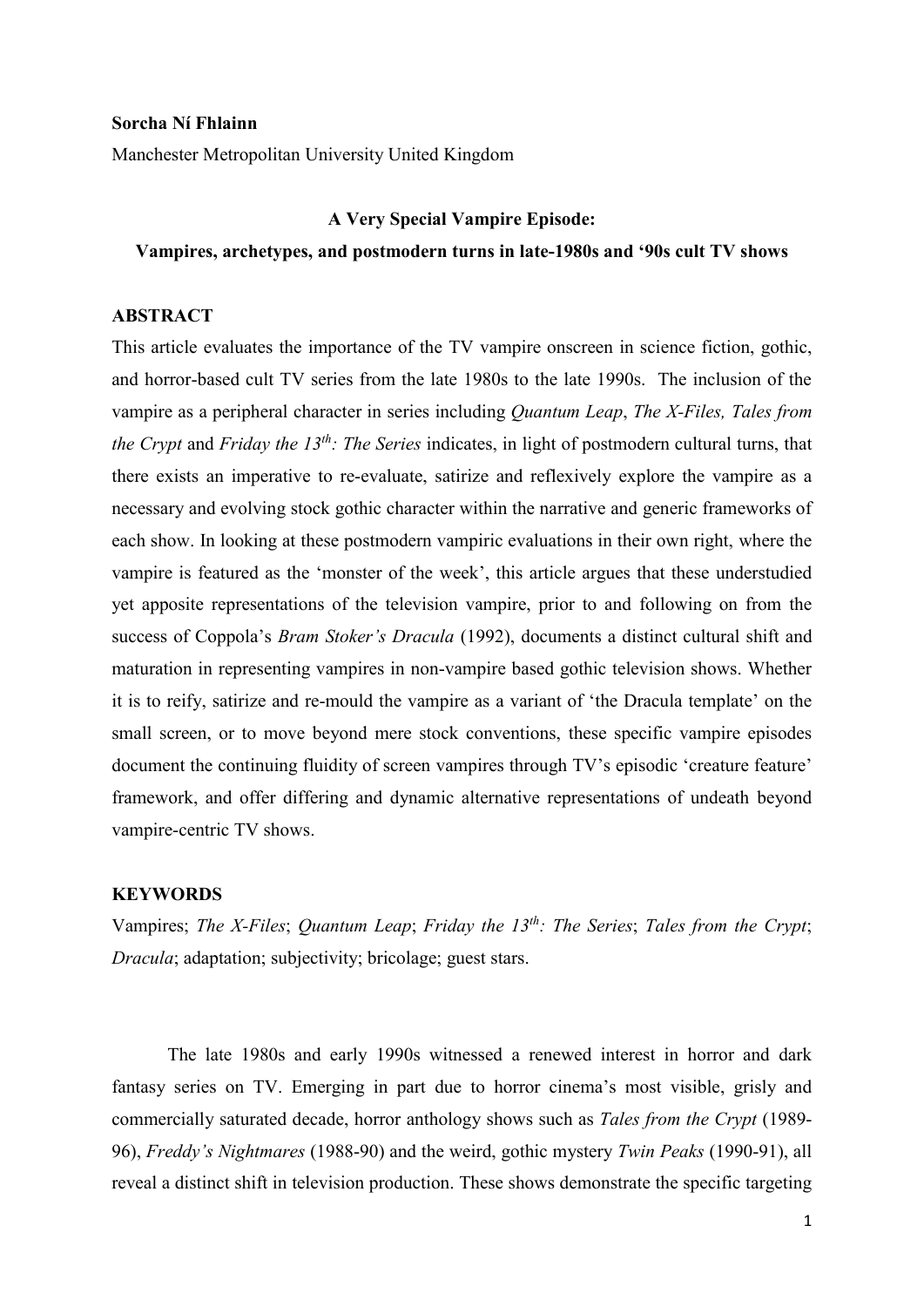of audiences by way of blending populist entertainment and niche genre-specific programming. As Jowett and Abbott note, 'throughout the 1980s and 1990s horror often emerges as a form of 'quality' television drama appealing to an upscale audience' (Jowett and Abbott, 2013: 6), literate in its generic style and aimed at a target, rather than general, audience. As Helen Wheatley suggests, there is an evident borrowing of styles at work on TV during this period, as 'the generic hybridity of the gothic drama [such as *Twin Peaks* (1990- 1991)] is understood as intertextual bricolage, one of the identifying traits of the postmodern' (Wheatley 2006: 167). By the mid-1990s, this overt postmodern bricolage of 'mix[ing of] horror, action, comedy, and melodrama' (Jowett and Abbott 2013: 9) finds popular expression and cultural traction in shows such as *The X-Files* (1993-2002; 2016), *Buffy the Vampire Slayer* (1997-2003) and *Angel* (1999-2004), privileging generic fluidity and playful intertextuality. Despite the proliferation of  $TV$  horror in this period,<sup>1</sup> the vampire television show had not yet achieved the level of prominent cultural visibility that it would later in the decade. Vampires, as we shall see, remained a consistent televisual presence but largely a subdued one; during this period, shows such as *Forever Knight* (1992-1996) achieved some commercial success, but did not yield the overt and sustained pop culture response which later series such as *Buffy* enjoyed. <sup>2</sup> Out of the plethora of television series that celebrated horror on the small screen between 1987 and 1998, this article focuses on two horror shows, *Friday the 13th: The Series* (1987-1990) and *The X- Files* (1994-2003), alongside an evident transition of the TV vampire in episodes of *Tales from the Crypt* (1989-1996) and *Quantum Leap* (1989 – 1993), where each series represents the slow and steady evolution of the TV vampire in very divergent ways. Featuring as 'Monster of the Week' interlopers (alongside other recycled monsters of the gothic and horror canon), these vampires straddle two very significant decades in horror culture, and each show uses the vampire to broadly either reaffirm its literary origins, or to contest and satirise undead archetypes onscreen.

Why focus on these particular series and these particular television vampires? Vampires are an expected trope on television, and have varied from gentle representations such as *Sesame Street*'s Count Von Count to gothic soap operas with Barnabus Collins (Jonathan Frid) in *Dark Shadows* (1966-71), to monstrous invaders as found in the TV film/mini-series *'Salem's Lot* (Hooper 1979). What is of original scholarly interest here is the inclusion and evaluation of specific instances of TV vampire guest-appearances outside of the vampire-centred series, exploring marginal vampire figures often overlooked in vampire studies. These specific series feature episodes that document the TV vampire's screen evolution, and the swift shift from reverence to mockery, from appropriation to derision, of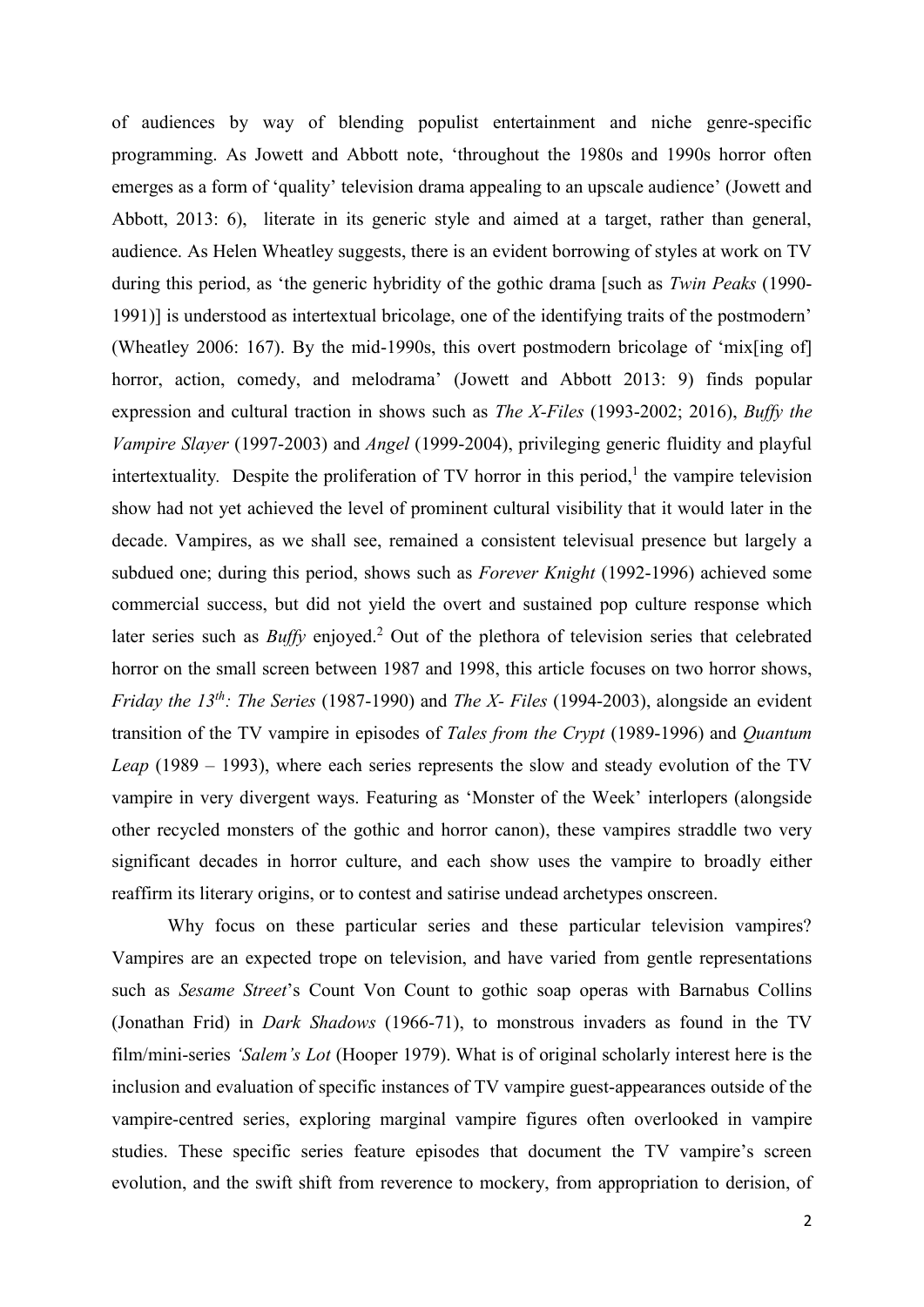Stoker's Count Dracula. As horror and science fiction shows flirting with gothic stock characters and human monsters, both *Friday the 13th: The Series* and *The X-Files* hinge upon their own unique (yet broadly similar) frameworks – a young duo investigate cursed objects, discover conspiracies and unexplained phenomena - and only feature vampires as occasional marginal monsters amongst a diverse set of fantastic creatures. Despite such limited screen time, the TV vampire's fleeting presence nonetheless provides insight into the state of the contemporary undead outside of vampire-centric films, novels and television series. Spanning a very important period in the history of horror cinema and television more generally - from the decline of second-wave slasher films in the late 1980s, 3 to the evident popularity of *Buffy the Vampire Slayer* on television in the late 1990s - during which time the recuperation and romantic transformation of the vampire in cinema and popular culture gains traction,<sup>4</sup> these series articulate the waxing and waning of the *Dracula* template for guest-spot TV vampires in their exploration of vampires onscreen.

## **Vampire heritage in the 1980s:**

Vampire cinema in the 1980s was explicitly focussed on the MTV generation, giving rise to the teenage vampires and vampire hunters in *Once Bitten* (Storm 1985), *Fright Night* (Holland 1985), *Near Dark* (Bigelow 1987) and *The Lost Boys* (Schumacher 1987). Moving away from the increasingly sympathetic and middle-aged Draculas of the 1970s, and the asthen un-filmed introspective *Interview with the Vampire,* vampires became the cultural shorthand for a disaffected youth, attempting to find meaning and self-expression in a culture that had abandoned them to the Reaganite nightmare of corporate America. Following on from the 'leaderless 1970s' (Auerbach 1995: 165) with its plentiful array of Draculas and new articulate fledglings, 1980s vampires inherit a landscape that is devoid of a master vampire to call its own; crushed by neo-conservative forces that suffocate rather than celebrate vampire diversity, there exists no new *Dracula* to define or spearhead a counternarrative in the decade, frequently leaving these fledgling vampires to burn up in the searing sunlight of Reagan's family-values styled 'morning in America'. Nina Auerbach notes that Anne Rice's vampires, who rose to particular literary prominence in the 1980s with her bestseller sequels to 1976's *Interview with the Vampire*, are consumed with their history and heritage, in a decade where vampires were 'defined by their origins rather than their plots' (Auerbach 1995: 172). For Rice, vampire legitimacy is a bifurcated worldview between the undead obsessed with their longevity and rich cultural ancestry (an exhaustive feature in her ongoing Vampire Chronicles), and the illegitimate young offspring in thrall of Stoker's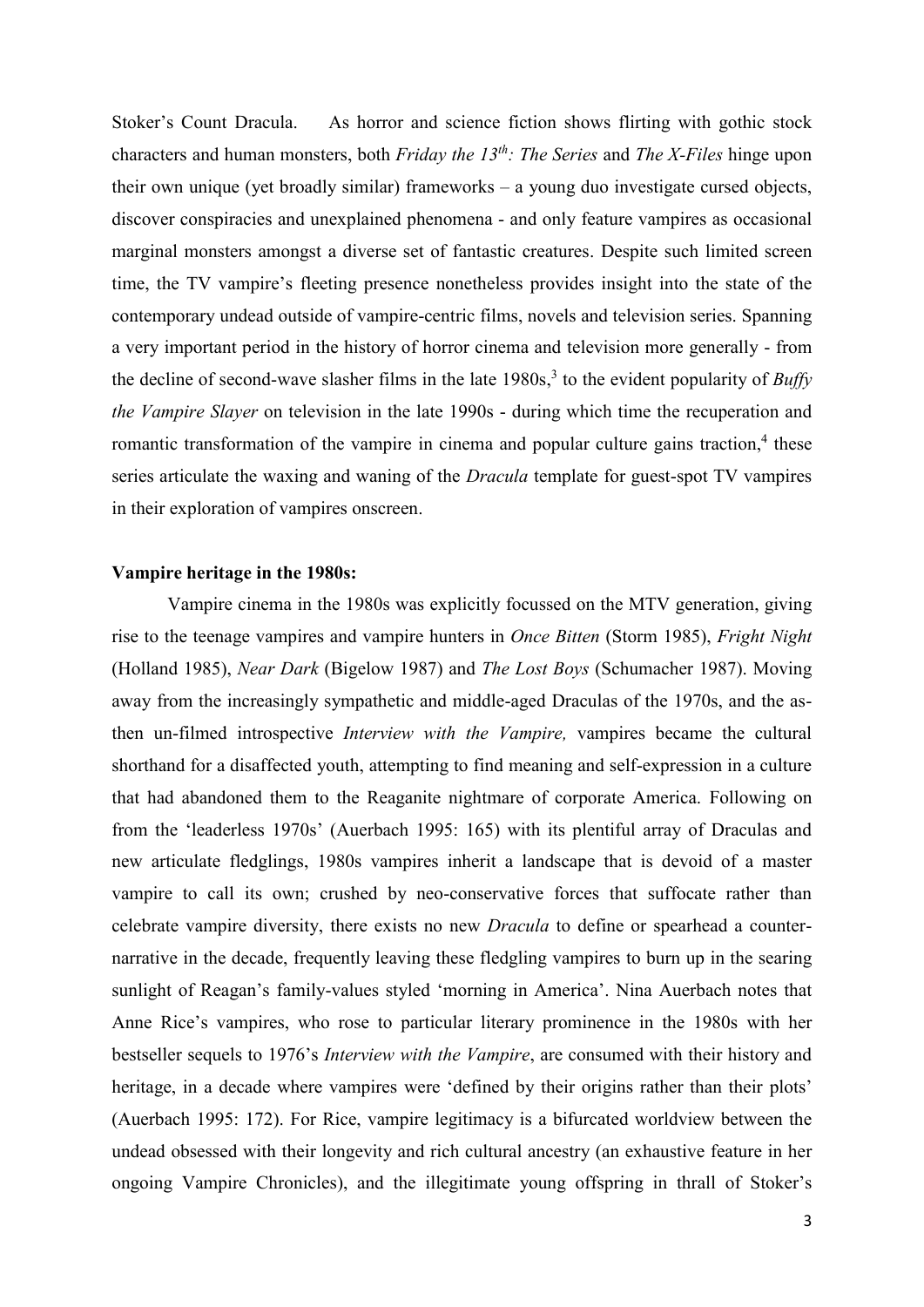*Dracula* and his ilk in popular culture.<sup>5</sup> Neil Jordan's film adaptation of *Interview with the Vampire* (scripted by Rice and finessed by Jordan without a screen credit) also puts Stoker's *Dracula*, and his cultural ancestry, firmly in the literary past, casually dismissing *Dracula*'s cultural ubiquity and authority in the 20<sup>th</sup> century as merely 'the vulgar fictions of a demented Irishman' (Jordan 1994). Despite Rice's desire to suffuse the undead with an ancient heritage - a clumsy yet defiant attempt to paper over the cracks that her vampires are problematically 'new' fledglings themselves - while overtly appropriating contemporary modes of modern cultural authority via technology and MTV, Rice's material is deeply insular and exclusionary, vehemently denying other undead histories in favour of her own undead canon.

In order to identify and legitimate the inclusion of the TV vampire's occasional appearance on non-vampire television series, the cultural shorthand, generally speaking, is to engage and cite *some* connection to the master vampire template of the 20<sup>th</sup> century, *Dracula*. These quotations can be explicit and immediate, via costuming or nominal citation, or they can be implicit, through rewarding fan-knowledge or parodic reference with hyperbolic visual cues. In this article, I will explore both sides of this desire to align with, or wholly debunk, the over-reliance on Stoker's Count as shorthand for television vampires in this specific period leading up to, and in the aftermath of, Francis Ford Coppola's epochal screen adaptation of Bram Stoker's novel *Dracula* (Coppola 1992). The film reinvigorated gothic chic within Hollywood culture and revived a frantic (but short-lived) vogue to remake or reimagine classic gothic and horror tales, such as Mary Shelley's *Frankenstein* (Branagh 1994) and *Mary Reilly* (Frears 1996), now made hip with its cast of 1990s desirable film stars. The narrative figure of Dracula, transformed with significant revisions in novels, films and TV movies across the  $20<sup>th</sup>$  century, is continuously remoulded and updated to represent contemporary concerns, but remains the master vampire by name alone. Television vampires are as revealing and culturally loaded as their (often more celebrated) cinematic counterparts, and demonstrate the evolution of the vampire in the cultural imagination during this transitional period both prior to and in the shadow of Coppola's highly influential film. It becomes apparent, in the anticipation and eventual arrival of Coppola's *Dracula* adaptation, that these nebulous and largely ignored instances of TV vampires in the late 1980s strive to conjure up Stoker's master vampire simply by virtue of his prolonged absence. Following the release of Coppola's film in 1992, a volte-face swiftly emerges whereby 1990s TV vampires overtly critique and mock *Dracula*'s gothic baggage and cultural obsolescence (as was in vogue in the wake of the film's excessive style), in an attempt to stand apart. Above all else, these seemingly incidental vampires demonstrate postmodernity's inter-textual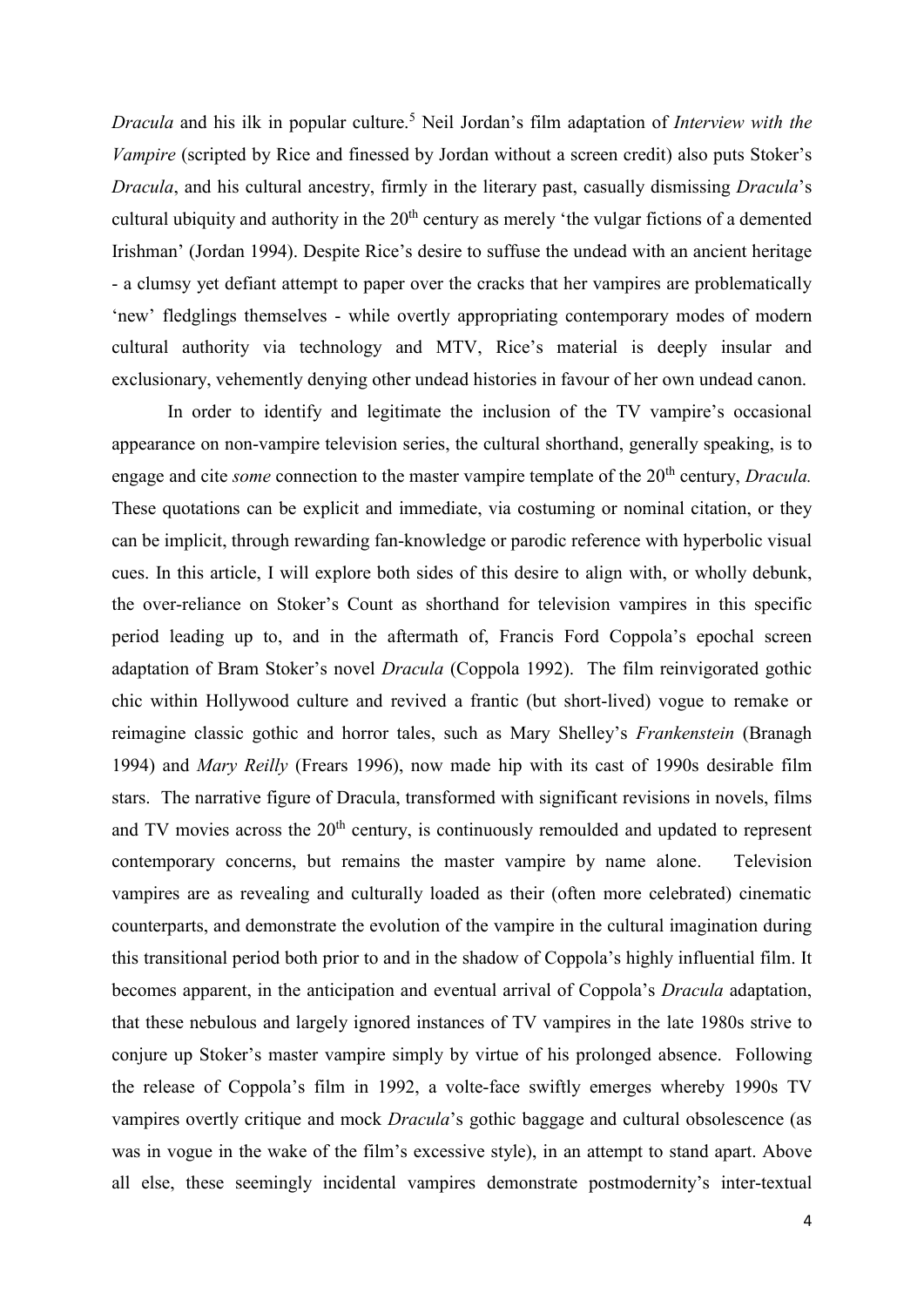plurality, which enables screen-limited TV vampires to express their anxieties about who they are, and what they strive to be, as those at the '[m]argins and edges gain new value' (Hutcheon 1988: 130).

## *Friday the 13th: The Series* **and the** *Dracula* **template:**

*Friday the 13th: The Series* has a slightly less polished and popular history than other horror television shows and therefore warrants a useful introduction. Originally pitched as *The 13th Hour* (and retitled in some regions as *Friday's Curse*), it was bought but promptly retitled by creator/executive producer Frank Mancuso Jr. to cash in on the then current popularity of the slasher film franchise *Friday the 13th* (which had garnered seven sequels by the late 1980s). The title is nothing short of a deceptive marketing ploy. Predating the (frequently nasty) gory offerings of the *Nightmare on Elm St* TV spin off show *Freddy's Nightmares* (1988-90), *Friday the 13th: The Series* never engaged with its namesake slasher series or the slasher film's signature style of carnage and gore at the hands of masked and disfigured villains. Rather, attempting something more traditional than merely replicating the horrors of the multiplex on the small screen, the series used the established gothic horror convention of the Faustian pact to provide a clever (if overly repetitive) plot structure. Set in the antiques shop 'Curious Goods,' which was founded on a Faustian bargain, the treasures contained in the store are more sinister than they first seem. The show's protagonists, cousins Micki Foster (Louise Robey) and Ryan Dallion (John D. LeMay), alongside their wise patriarch Jack Marshak (Chris Wiggins) are charged with custody of the store and to successfully recover the cursed antiques sold by its deceased former owner Lewis Vendredi (R.G. Armstrong). Vendredi reneged on his Faustian pact (as almost all do when in league with infernal forces) and was claimed by the Devil for his defiance, but not before he sold magical antiques to the public who desired the rare objects and their magical powers. Our three protagonists must safely locate and return the sold objects to the shop's vault, which renders the indestructible cursed objects inert. The show's weekly gothic horrors manifest through objects and material culture, an especially telling reminder of the sins of late 1980s, and the acquisitive rot at the heart of the nation. As I have noted elsewhere, vampires and vampire hunters have a special relationship with magical objects, antiques, and props, which flourishes unabated throughout the 1980s, recalling Marxist warnings of empty and destructive consumption run amok during the vapid rise of the neoliberal agenda.<sup>6</sup> As John Kenneth Muir observes about the series' explicit consumerist critique,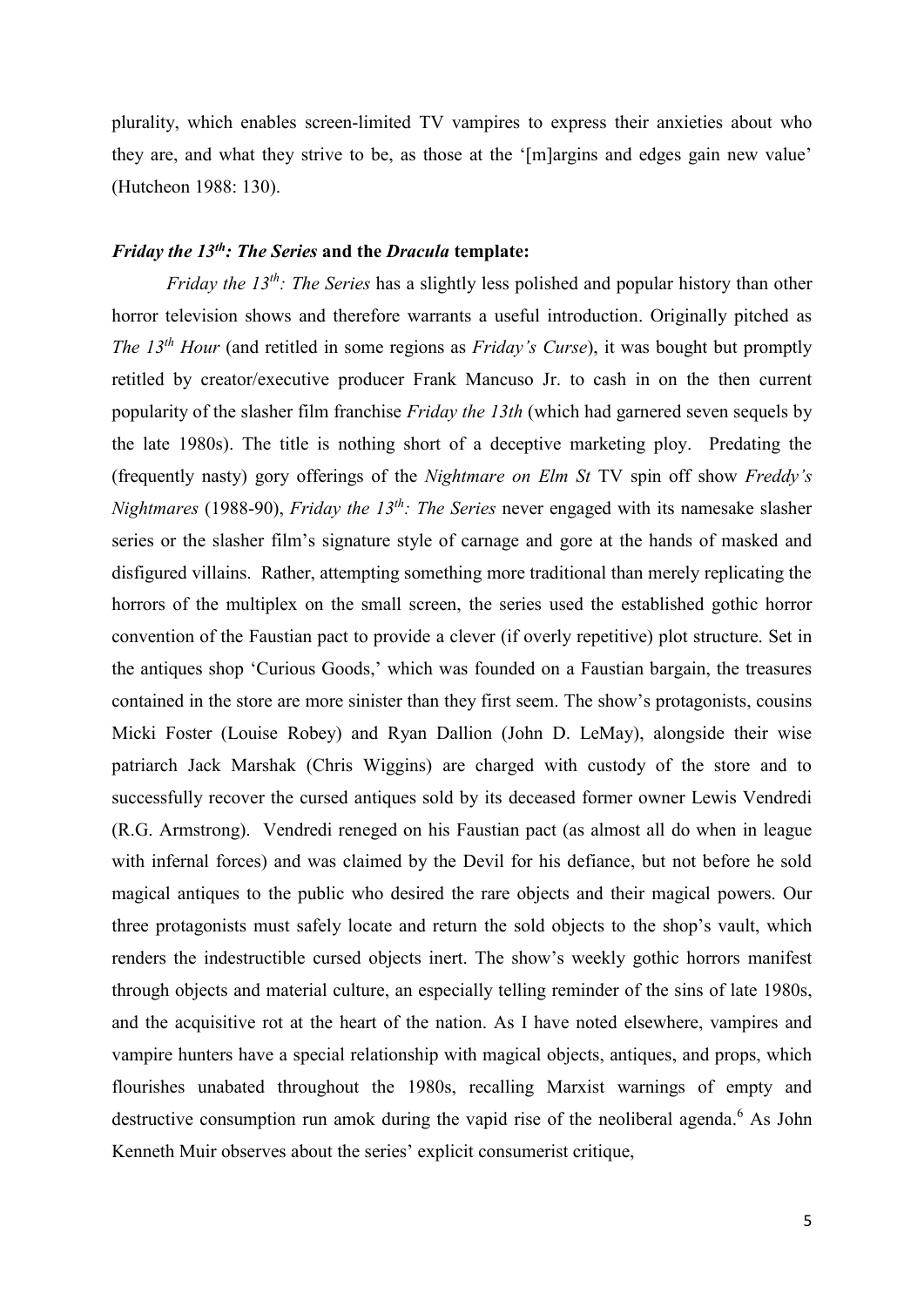'It's all about greed and materialism. […] Here, people are willing to make a deal with the devil to achieve the things that life has not given them. That the tool of the devil is a thing itself, a belonging, an antique to be bought or sold, captures perfectly the rampant materialism of the era. The entire series is really about buying success and selling your soul in the process. Capitalism of the spirit is fatal, one could say of *Friday the 13<sup>th*</sup>'s central tenet.' (Muir 2008: 176).

In the first of *Friday*'s two vampire episodes, 'The Baron's Bride' (1.13), an innocent man is conferred with a triad of separate yet interconnected curses which are closely aligned with traditional vampirism. The episode's reluctant vampire, Frank Edwards (Tom McCamus), is bitten by a bourgeois vampire landlady while inspecting a new room to rent. Edwards, unaware of his immediate peril, is caught wearing a magical cape found in the landlady's room, which confers mesmeric beauty unto its wearer. The cape is also fastened with a brooch that enables time travel with a drop of blood, turning the trinket into a veritable vampiric object. This triplication of gothic misfortune forms three of the most distinctive attributes associated with popular representations of vampirism: magnetic attraction, a form of immortality (for time travel confers abilities wholly beyond the human lifespan), and the material and visual association with vampirism through costume, most commonly associated through the use of a cape (in explicit reference to Bela Lugosi). Inadvertently intervening in this fracas between Edwards and the vampire landlady while attempting to retrieve the cursed cape and brooch, Micki and Ryan are accidentally transported with the now vampirised Edwards to Victorian London. Their arrival in Victorian London is quickly revealed to be in the stereotypical setting for, and at the narrative inception point of, popular culture's soon-tobe most infamous vampire invader, *Dracula*. 7

The tone of this episode shifts upon arrival in Victorian London to become a revised retelling of *Dracula* (significantly evidencing the influence of 1970s adaptations of *Dracula* complete with a tragic lost bride), and features a young would-be-novelist Abraham (Kevin Bundy) as a helpful stranger aiding the American antique-dealers in their quest. The Victorian period is shot in monochrome to reinforce its 'pastness' in contrast with the colourful and garish 1980s American costumes and familiar sets of the show. Micki and Ryan soon assume default roles as distant echoes of Mina Murray and Jonathan Harker while pursuing the errant Dracula-esque vampire Edwards through London's back alleys; Micki becomes mesmerised by his gaze and Ryan is largely ineffectual throughout their battles with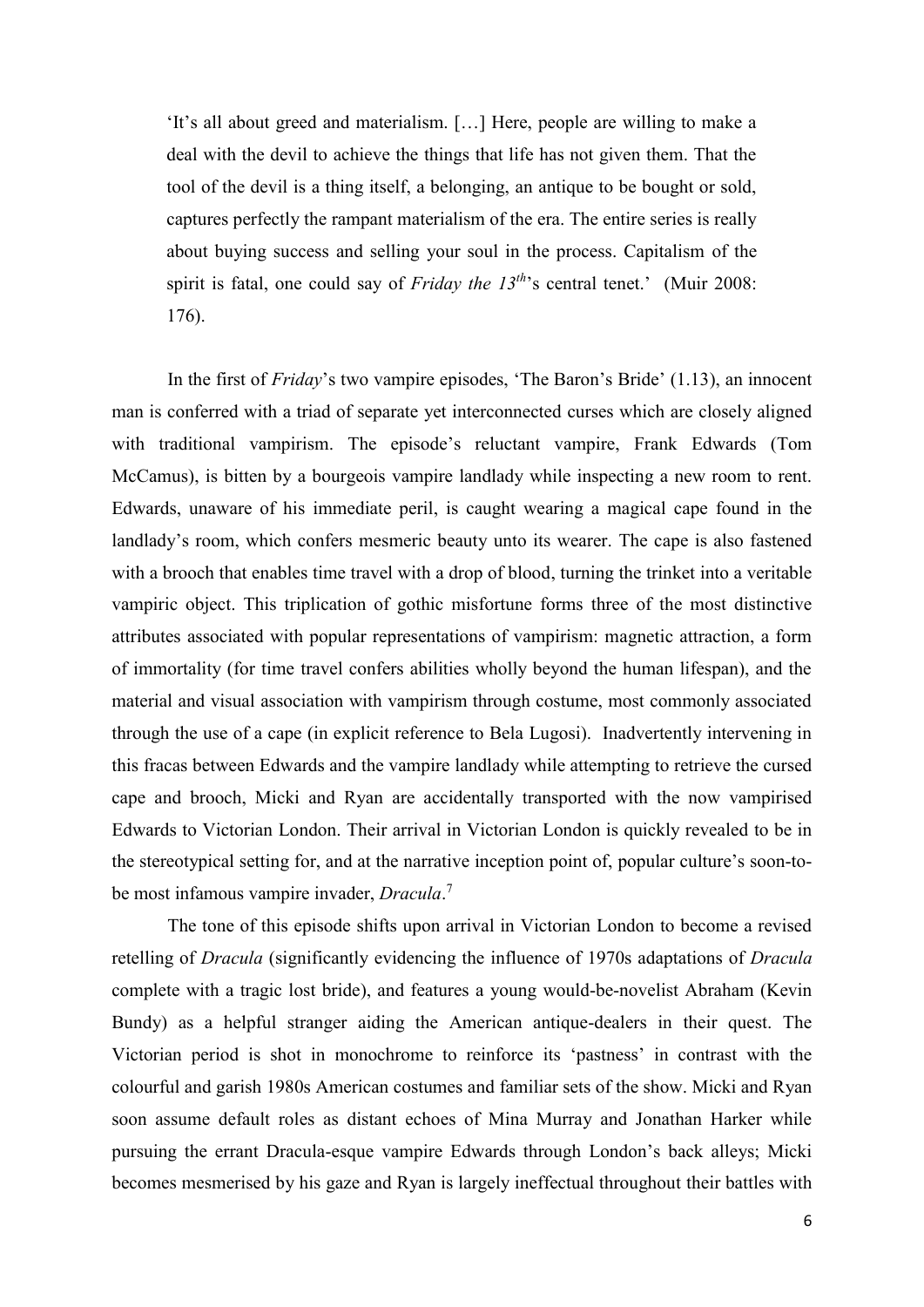the vampire. But Edwards is no straightforward Dracula – unlike his vampire predecessors, he recoils in horror at his own monstrosity when he removes the cursed cape which, in Dorian Gray fashion, permanently ages and disfigures him. (Figure 1) Edwards enjoys no freedom with his newfound vampirism; rather, much like his 1980s filmic counterparts, it imprisons him. The emphasis on the cursed cape recalls Bela Lugosi's influential costume from the Deane/Balderston Broadway production of *Dracula* in 1927, which has remained a significant and staple feature in the vampire costume. Alongside this reference to costuming Lugosi's Dracula is a striking visual echo of Max Schreck in *Nosferatu* (1922), used to emphasise Edward's otherness and ugliness once he removes the cursed cape; the costume vampirically drains him of his youth and beauty, transforming him into an imitation of Schreck's preternatural form. Edwards is not a unique vampire, but rather a multi-sourced one. He embodies the imprisoning conditions of 1980s vampirism and the visual citations required to cue all-too-familiar and established depictions of vampirism. Edwards is a collage of  $20<sup>th</sup>$  century cinematic vampire citations transported to the late  $19<sup>th</sup>$  century, sourced from literary and film adaptations and condensed down further for the medium of episodic television; his features are all reduced to mere cues and identifiers in an attempt to engage with the *Dracula* narrative in a decade noted for its absence.

The *Dracula* template comes full circle when Abraham's wife Caitlin becomes a condensed citation of both Lucy Westenra and Mina Harker as Edwards's on-screen victim, which in turn impels Abraham, as a farrago of Harker, Van Helsing and Quincy Morris, to avenge his wife's death by killing the vampire. Stoker's novel is appropriated and informs separate narrative strands in the episode; it becomes an intertextual novel and (future) quasibiography by Abraham, directly inspired by the events of the episode; it remains an alreadyestablished literary resource for Micki and Ryan as time-travellers from the 1980s; and the novel is transformed into an inter-textual pastiche for the show's audience. The episode's denouement emphasises the (obvious) revelation of Abraham's identity as Bram Stoker, including nods towards time travel causality, but all of this falls remarkably flat. By inspiring that which will become the novel *Dracula*, Edwards becomes simulacra wherein the bricolage copy now loops back to become the inspirational source material of the original Stoker novel in the series. In the absence of other Draculas in the period, the only solution the show presents is to insert itself a source of inspiration for the original tale, rewriting and bending the narrative rules of time travel in order to force a connection to a fixed and influential moment (or text) directly associated with vampire origins in popular culture.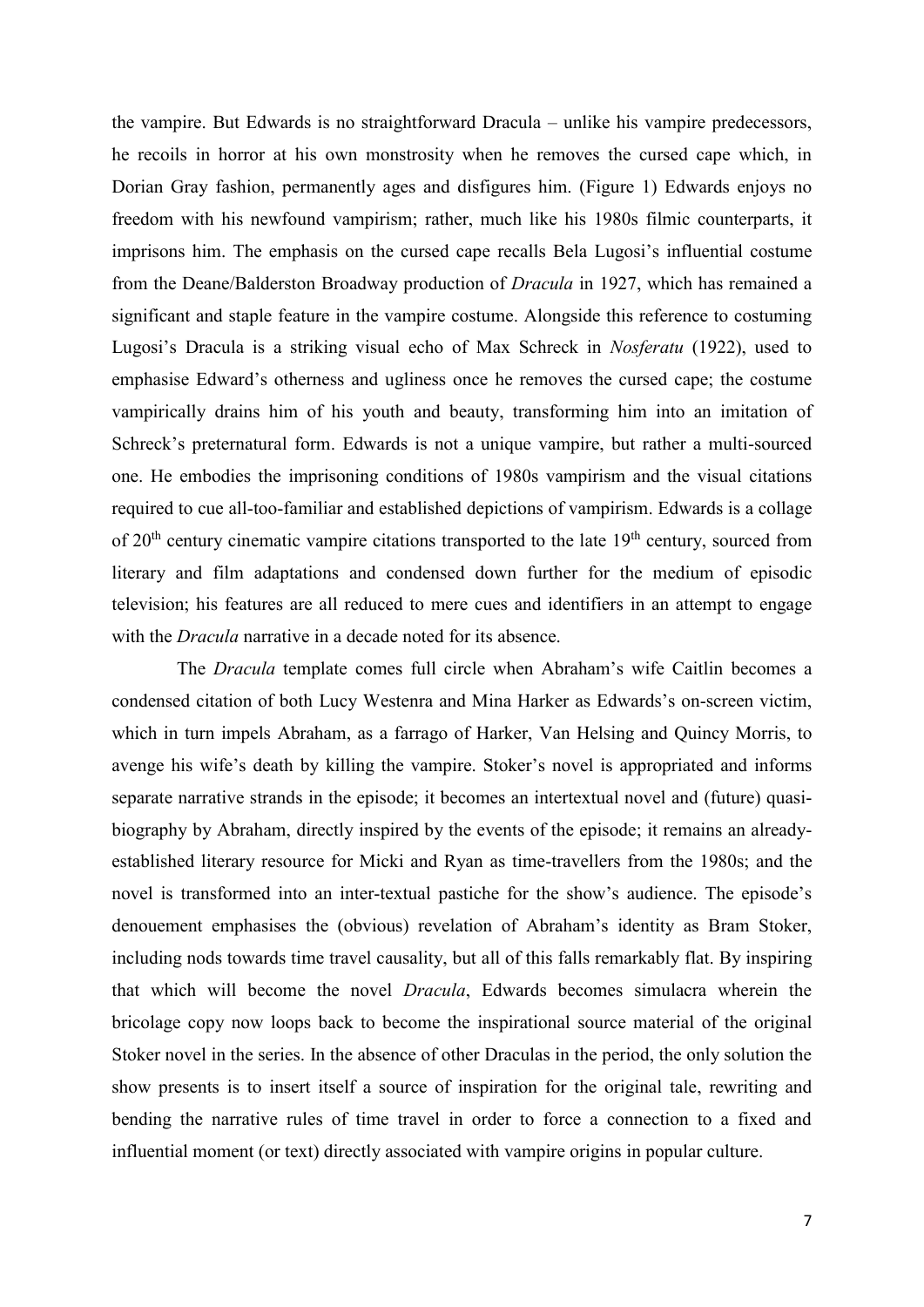The second vampire episode in *Friday the 13th: The Series*, 'Night Prey' (3.8) concerns an embittered vampire hunter seeking to avenge his bride who was kidnapped on their wedding night. Styled in the vein of a tragic Van Helsing narrative (though the vampire antagonist Evan Van Hellier (Eric Murphy) essentially steals the infamous vampire hunter's name), the episode remains recognisable in its use of grief and revenge, recalling the vampire romances of the 1970s when reimagined Draculas steadily grew to resemble tragic antiheroes. Seeking out long-lost loves, blood-relations and antique objects, all of these tropes feature as shared motivations for both would-be Draculas and Van Helsings in their various screen incarnations and echoes across popular culture. In 'Night Prey', The Cross of Fire, described as 'a relic from the crusades… from the borders of Hungary and Transylvania' becomes the sought-after 'relic of the week' for its unique ability to destroy vampires. The cross emits an eerie glow and burns undead flesh with its powerful, quasi-holy light. After losing his wife in a random vampire attack twenty years earlier, vampire hunter Kurt Bachman (Michael Burgess) vows revenge upon the vampire Van Hellier who assaulted her, planning to obliterate him and his kind with the fiery relic. The episode reverts back to the traditional model of subjectivity in *Dracula* whereby we are aligned to empathise with Bachman (armed with his light-emitting relic) as an echo of Stoker's Crew of Light rather than with the contemporary and 80s chic undead vampires. This traditionalism is, however, relatively short-lived; Kurt is turned into a vampire by his undead wife only to be then dispatched by the series' resident Van Helsing patriarch, the sombre Jack Marshak, for his sin of becoming a monster in his quest. This puritanical end for Bachman at the hands of Marshak crystalizes the lack of joy or any reaped revenge to be found in destroying vampires in the 1980s; all that remains is grief and emptiness in these more complex, postmodern times. Van Helsing-styled vampire hunters have become remarkably more unhinged and zealous in their pursuit of monsters since the 1970s (with Laurence Olivier serving as a prime example in John Badham's *Dracula* (1979)), and, in turn, would-be Draculas morph into misunderstood reluctant anti-heroes, more dashing and erotic as 1970s icons of forbidden romance than any contending Jonathan Harker. As the many afterlives of Van Helsing attest, he who hunts vampires is often not to be trusted, and is frequently destined to become a vampire (or much worse) in the process.

The Dracula template of these two episodes anticipates, if not calls out for, Coppola's *Bram Stoker's Dracula* (1992), in its mythological treatment of Stoker as an author/character/progenitor. The series, using pastiche to cue citations of Stoker's 1897 source novel, makes tenuous claims on *Dracula* to self-confer gothic legitimacy onto its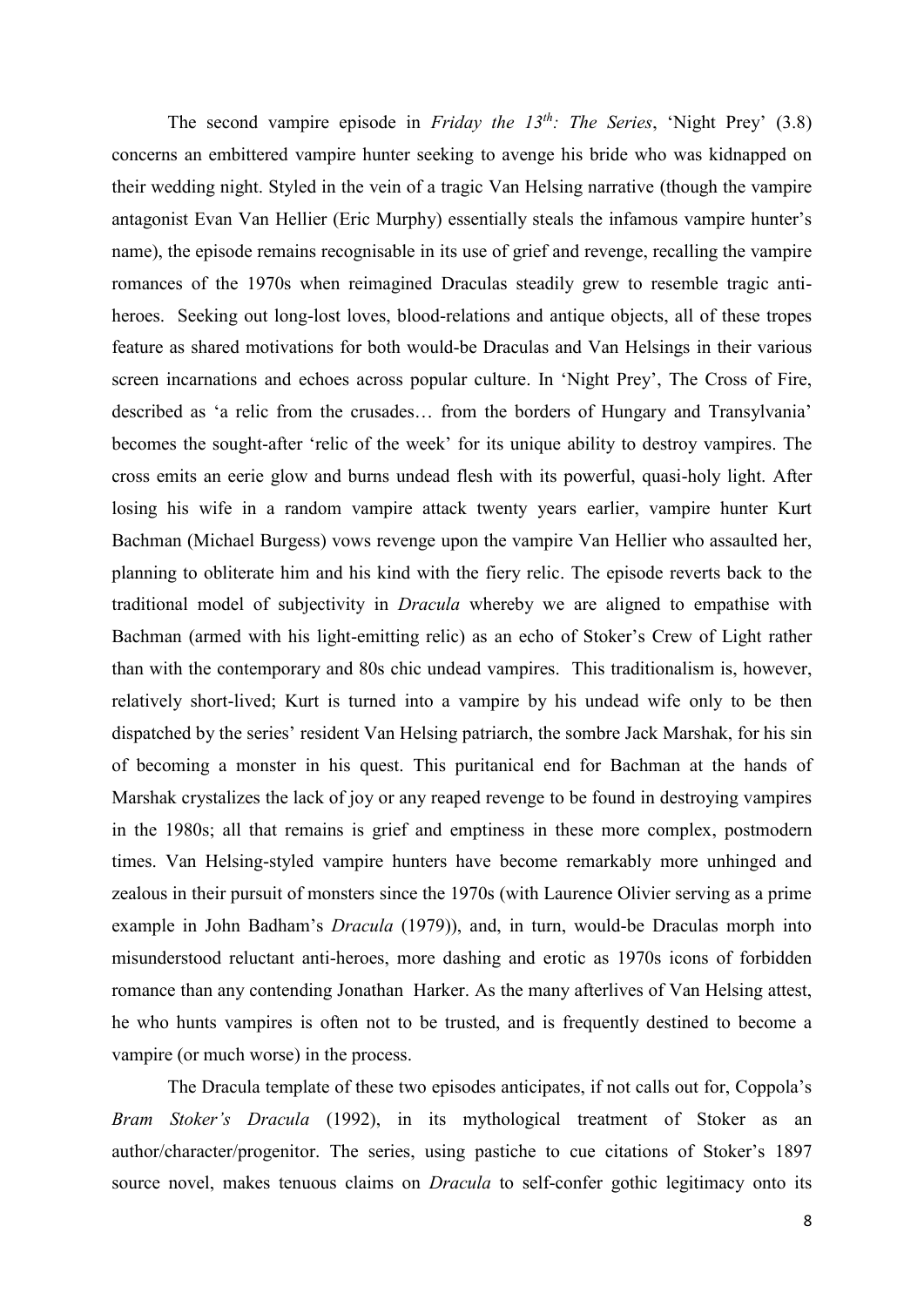vampire episodes. This is, in part, the problem with the entire series, as its core narrative (to recover lost cursed relics) seemed initially quite clever, but quickly became extremely tedious. For all of its window-dressing, *Friday the 13th: The Series* retold the same tale of the Faustian bargain time and again, with some attempt to disguise its familiarity. As Muir notes, 'One trick was to vary its settings in an interesting manner, sending the trio after antiques in [various] arenas' (Muir 2008: 177) but again, the familiar retelling of the vampire tale in these two episodes of this neglected series is evidence enough of a show wholly reliant on theme and variation, and particularly so in its versions of vampirism.

#### **Vampire Pastiche and Parody in** *Tales from the Crypt* **and** *Quantum Leap*

By the early 1990s, HBO's *Tales from the Crypt* (1989-1996) firmly established itself as a popular horror television anthology, attracting both famous guest stars and directors to contribute in its pun-filled celebration of bad taste, Grand Guignol gusto and macabre fun. Based on the 1950s EC comics of the same name, each weekly episode was introduced by the wise-cracking mordent host the Crypt Keeper (voiced by John Kassir), a specially designed operated puppet, whose mischievous personality revelled in the show's tongue-in-cheek style (and later established the character as a pop celebrity in his own right). In 'The Reluctant Vampire' (3.7), the episode explicitly parodies both Anne Rice's morose and dieting vampires and recent re-imaginings of *Dracula,* via its sympathetic vampire loner, Donald Longtooth (played by guest star Malcolm McDowell). Longtooth, working as a night watchman for a blood bank, has largely reformed his ways and adapted to masquerading among the living, including inserting human dentures to mask his own teeth and becoming a blue collar worker. Feasting off the blood bank's supply rather than 'sucking on the streets,' Longtooth's gorging arouses the suspicion of his unscrupulous employer Crosswhite (George Wendt), while both the inept police department and touring vampire hunter Rupert Van Helsing (Michael Berryman) investigate recent unexplained exsanguinations. Longtooth becomes a perverse type of vigilante, targeting and draining street criminals in order to replenish the stolen blood stock, and to conceal his true nature from both his employer and his sweetheart co-worker, Sally (Sandra Dickenson). Vampire hunters in particular are dismissed in this episode as retrograde relics; the police chief (Paul Gleason, true to his established sarcastic screen persona) offers a parodic summary of Van Helsing's 'expert' analysis of the vigilante killer: 'So, we're looking for a 300 pound refugee from Castle Dracula, with bad teeth and a taste for muggers… you let me know when you find it, Sherlock, and meantime I'm due back in the  $20<sup>th</sup>$  century'. The connection to Stoker's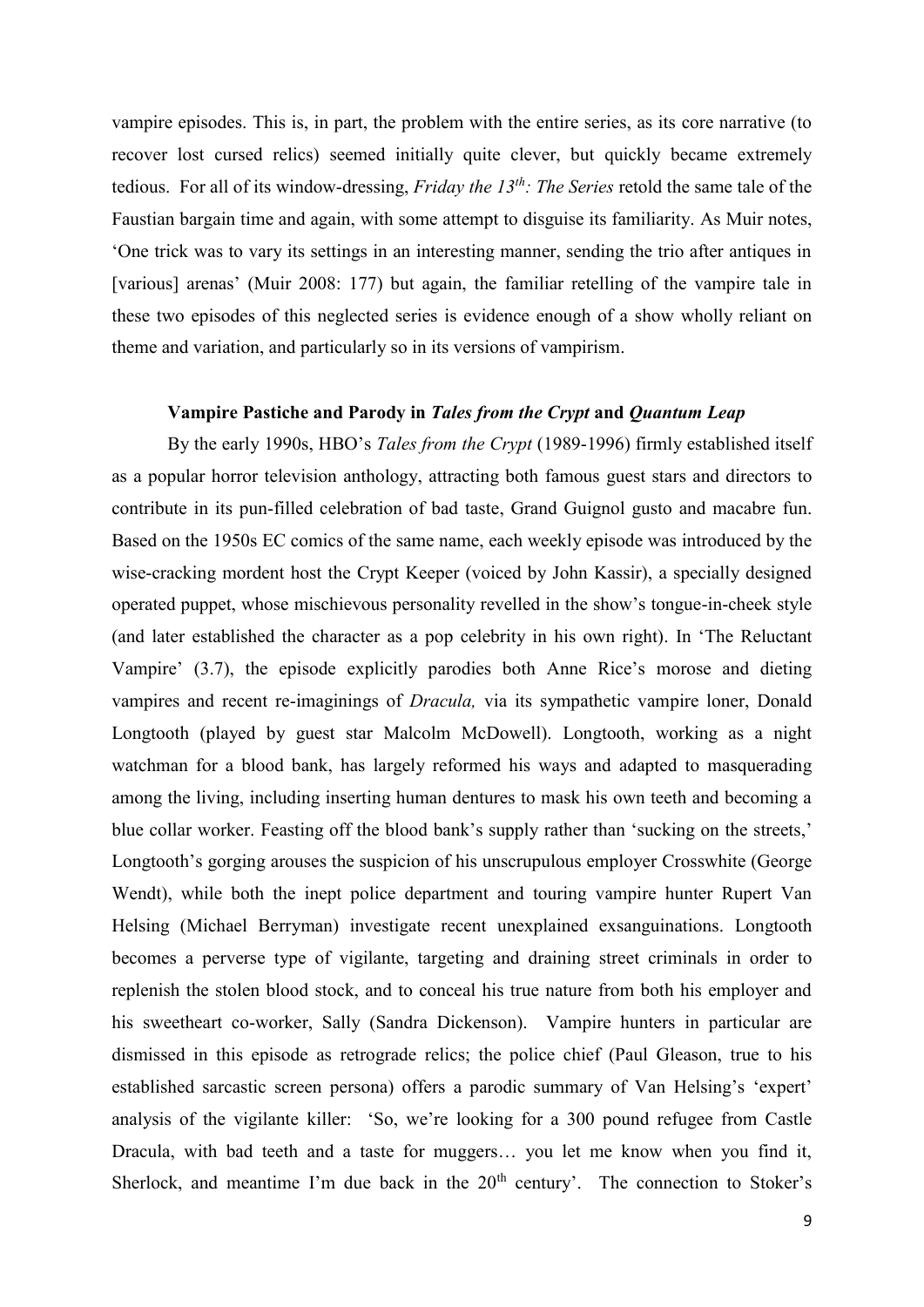*Dracula* in this episode, namely via Van Helsing, is wholly dismissed and revealed as inept from the offset. Typically portrayed as outmoded and deeply flawed, vampire hunters are rarely able to keep pace with modernity in comparison with their adaptive vampire nemeses.

The true monster of the episode is, of course, the capitalistic letch Crosswhite, unsubtly reinforcing the Marxist metaphor of draining the workforce and metaphorically feeding off the profits of both his employees and society at large who merely 'keep the blood [product] warm'. In keeping with the series' parodic tone – from the offset, the Crypt Keeper introduces each episode with some form of parodic bite - diabolical retribution is both swift and fitting for Crosswhite, who is mistakenly identified as undead and staked by the inept Van Helsing, concluding the episode on the series' familiar note of just desserts. For *Tales from the Crypt*, the political subtext proved rather fitting in this episode wherein modern vampirism and genuine monstrosity are unbound, enabling undead assimilation into the postmodern world with ease, while inefficacious vampire hunters remain firmly trapped in their stale Manichean worldview.

The other television show in this period to pastiche vampirism with Draculean reference is cult sci-fi television series *Quantum Leap* (1989-1993). Airing in March 1993, this overlooked vampire episode 'Blood Moon' (5.15) sees scientist and time traveller Dr Sam Beckett (Scott Bakula) leap into the body of Lord Nigel Corrington, in an atmospheric English castle in 1975. Awakening in England in a closed coffin and costumed in a full tuxedo and cape, Corrington is described by Beckett's holographic companion Al (Dean Stockwell) as looking like 'a cross between Bela Lugosi and a sick corpse'. The episode amplifies overtly established motifs associated with Draculean vampires onscreen, revelling in stock clichés including the use of J.S Bach's 'Toccata and Fugue in D minor' on the soundtrack (cueing a gothic expectation from the offset); howling wolves; plush, candlelit décor; an accessible and used coffin, and a violent lightning storm. When visually combined in such an excessive fashion, these 'stylistic twitches' (Jameson 1985: 113) signal parodic overtones and postmodern pastiche, which Jameson defines as 'the wearing of a linguistic mask, speech in a dead language' (Jameson 1991: 17). Further references go so far as to include a Doberman named Vlad and a frightening and grimacing portrait of an eerie and uncanny Corrington 'ancestor', through to the undoing of the episode's true villain, Victor Drake (Ian Buchanan) who is struck and killed by lightning, in a direct citation of Dracula's (Christopher Lee) own demise in Hammer's *Scars of Dracula* (1970). *Quantum Leap* immediately exonerates this TV vampire as Sam always leaps into the body of those wronged by historical injustice; Sam as Corrington makes every effort to save his bride from a fatal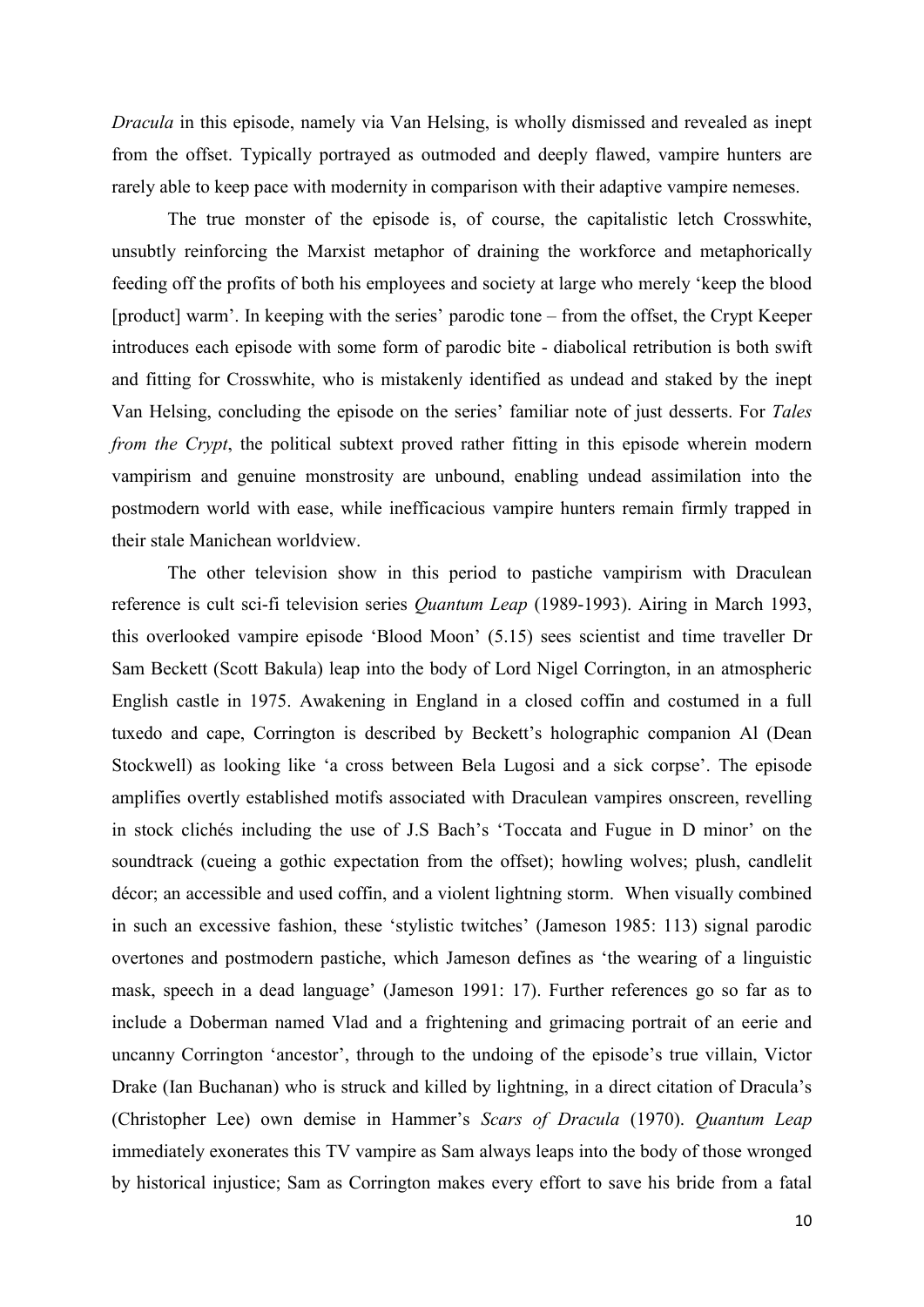vampiric ritual sacrifice, recuperating Corrington as a revised hero rising up against murderous wannabe vampires. Amid this gothic masquerade, including revelations of fake fangs and costumed pretence, Sam unexpectedly discovers at its conclusion that Corrington casts no reflection at all; this is a shared comical conclusion with other heroic characters such as Nancy Drew and The Hardy Boys who have similar or accidental encounters with vampires or Dracula (as discussed by Abbott in this issue). The narrative punchline of this supernatural revelation is punctuated by Sam's inevitable leap, but not without playfully planting a seed of doubt in the scientist's mind about the possible existence of vampires. The importance of this instance of vampirism is precisely because *Quantum Leap* is not a horror TV show – it is generically grounded in science fiction – and thus the whole episode is imbued with playful incredulity throughout.

The postmodern 'masquerade is contingent on its own performance,' (Hiebert 2012: 121) which informs the narrative crux of *Quantum Leap*. Throughout the series, Sam is continuously caught up in a prolonged type of masquerade whereby he assumes a new external identity, visually confirmed by his changing reflection in the mirror, every time he leaps; Sam's reliance on the mirror image spurs on an expected 'engagement which is externally constituted' (Hiebert 2012: 121), a temporary 'masked' performance read at surface level until he leaps on to his next subject/mission. By concluding this vampire episode in revealing Sam's inability to cast a reflection while in Corrington's body – a reminder that ultimately there is '*nothing* behind the mask… of postmodern masquerade… but this formulation implies the necessity of the mask itself' (Hiebert 2012: 121) - *Quantum Leap* enjoys its affectionate Hammer-horror homage as part of its central preoccupation with the assemblage of non-linear time travel, pop culture history channelled through explicit styles, fashions and periodisation, including this flirtation with gothic citation and aesthetics. Sam's lack of a reflection also works twofold: not only is its absence a tease (or an affectionate confirmation?) about his temporary vampiric state but this also instantaneously nullifies Sam's own ability to understand and psychologically separate himself from the person into whom he has leapt (Figure 2). As biological time travel is affirmed by the presence of Sam's new reflection in each episode, alongside his ability to affect historical change (which triggers the next leap on to the next episode), Corrington's lack of a reflection confirms vampirism is configured here as the antithesis of Sam's form of time travel. The undead Corrington is defined by his vampiric stasis and reflective absence, while Sam, reflectively unfixed conversely transcends time in random order in his quest to alter the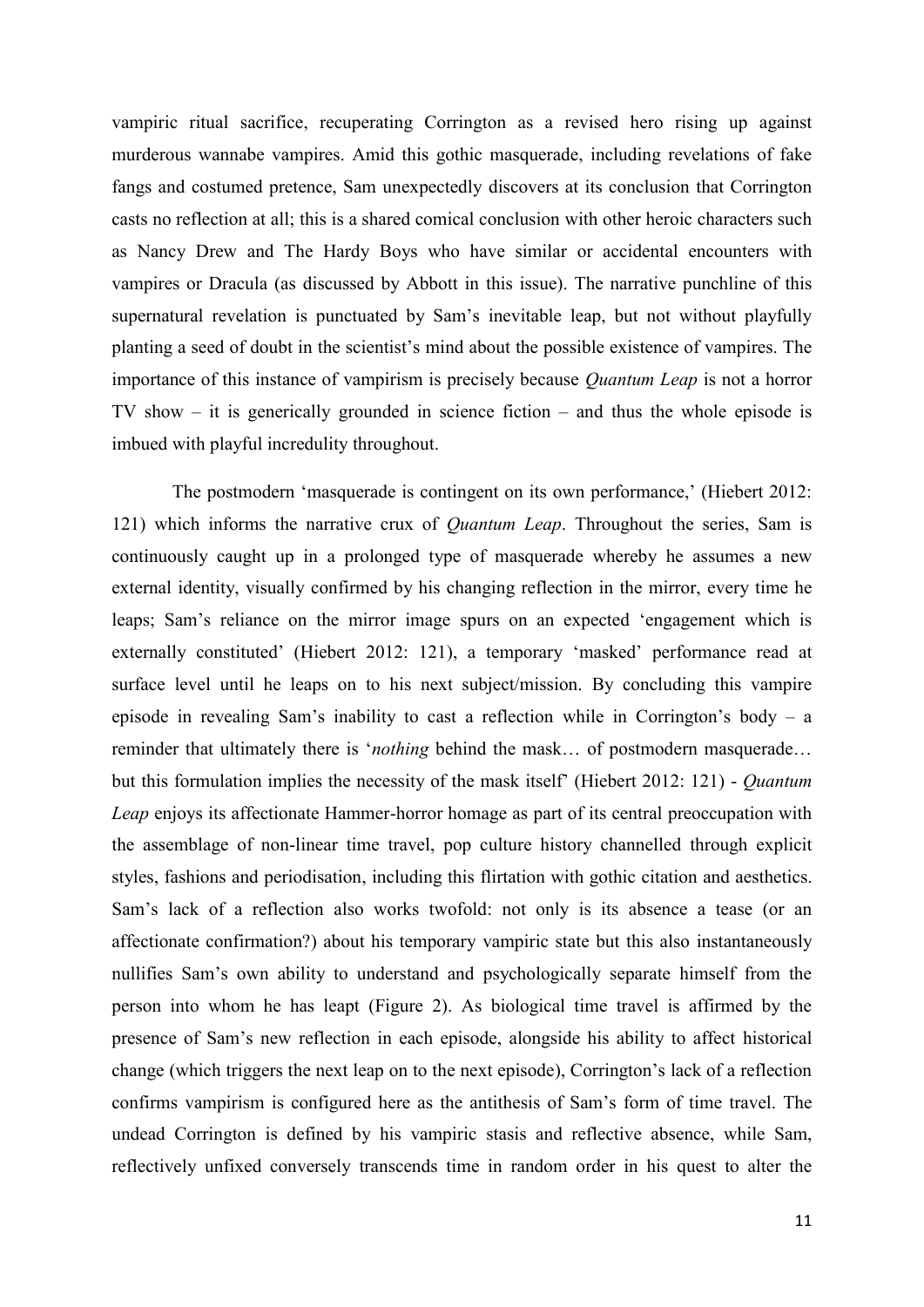wrongs of history. In the universe of *Quantum Leap*, vampirism temporarily disturbs this symbolic Lacanian 'mirror (image) stage' by denying Sam (and the viewer) his necessary reflection to anchor his temporary subjective identity. In denying Sam a reflection as Corrington, this version of vampirism is both literally and figuratively confined to the past and blank for remoulding.

# *The X- Files***, Biology and disavowing** *Dracula***.**

At the conclusion of his seminal study *Gothic*, Fred Botting declares the gothic dead with the release of Francis Ford Coppola's *Bram Stoker's Dracula*. Botting states that the film, desperate in its claim for textual authenticity in its doubled uses of directorial and authorial vision nonetheless 'mourns an object that is too diffuse and uncertain to be recuperated' (Botting 1996: 180). The preceding vampire appearances on television directly cite *Dracula*'s author, its 'rules' and expected film and pop culture costuming, but Dracula's own absence during the 1980s and into the 1990s leads to a series of vampires masquerading as, or paying lip service to, popular culture's hegemonic vampire archetype. The reemergence of Dracula in 1992 as a tragic and sentimental hero refashions him as a product of George Bush's 'kinder and gentler America' – Dracula (Gary Oldman), more sympathetic than monstrous, becomes truly humanised and emotional. Coppola's determination to claim his film as one of the most faithful and authentic retellings of Stoker's novel also provoked cultural derision and mockery for such brash proclamations. It is only by trying to achieve the authentic and definitive *Dracula* do we understand the character's enduring mutability, his malleability in popular culture. Coppola's claims of authenticity are clearly founded on his inclusion of Stoker's name in his title, and a near-full complement of characters typically lost or erased in other popular film adaptations, in his attempt at an imaginative approximation of Stoker's novel in his respectful, glossy adaptation. The success of the film quickly led to a spate of costumed retellings of these classic gothic tales but none matched *Dracula*'s boxoffice appeal. 8 1990s horror cinema's rising tide of home-grown and human monsters looked inward at the heartland rather than national borders and outposts, fostering a growing sense of paranoia and deep suspicion of those in authority, namely representatives of government, law enforcement agencies, and the scientific community. Alongside the advancement of new biotechnologies (including animal cloning and mapping the human genome), and increased awareness of scientific discourse and paranoia in the zeitgeist, gothic biology in Chris Carter's science fiction horror hybrid television series *The X-Files* (1994-2002; 2016) facilitated both a cultural prescience and temporary catharsis to explore the national mood.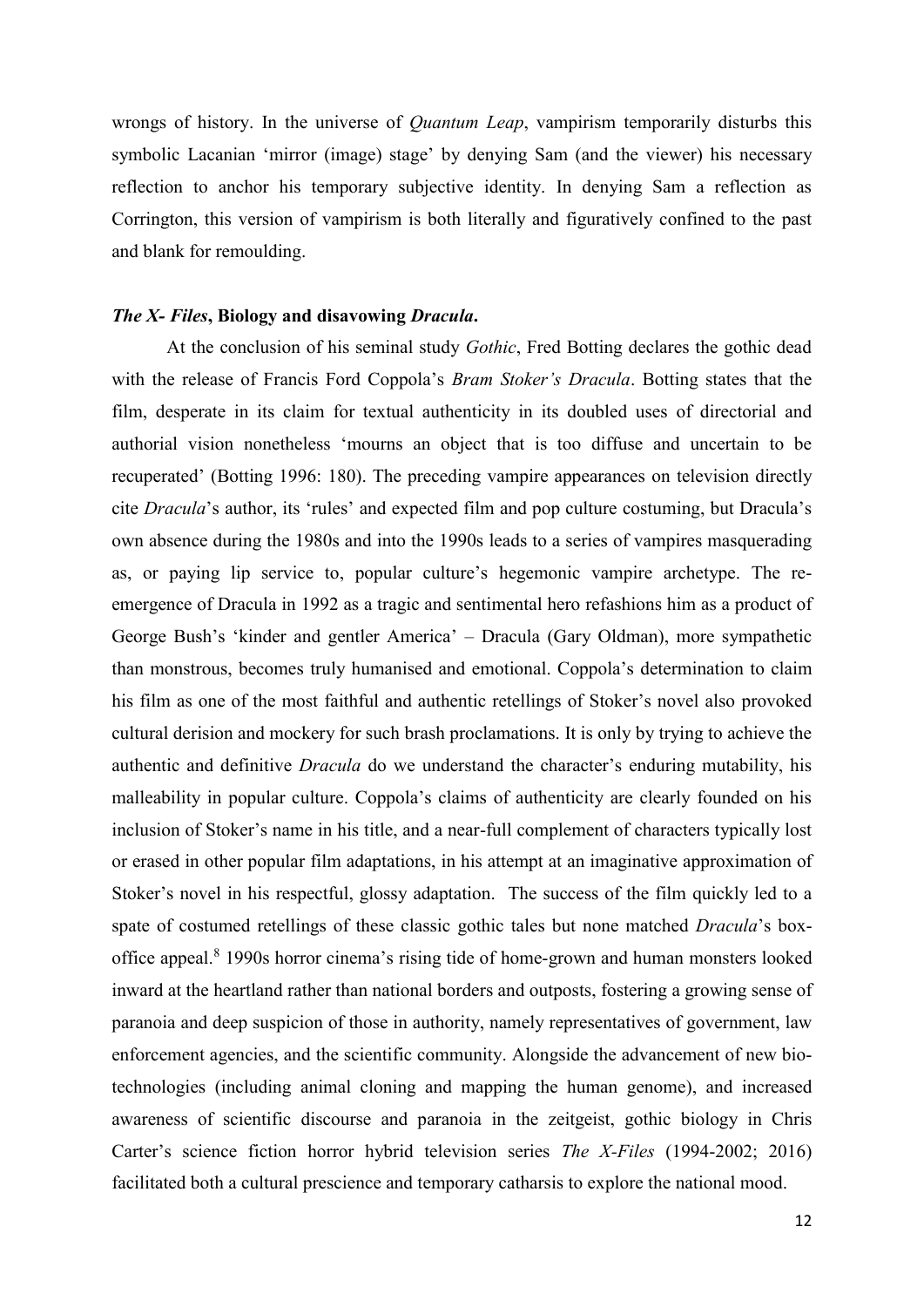The primary source of both fear and fascination in *The X-Files* is firmly rooted in the horrific possibilities of biology, rather than magical materiality in *Friday the 13th: The Series*, or the familiar and performed parodic cues in *Tales from the Crypt* or *Quantum Leap*. As Linda Badley attests, 'the other', be it the vampire, mutant or alien, is examined through the body as text and 'becomes the "fantastic space" in which *The X-Files* often takes place' (Badley 1996: 149). These fantastic bodies are conduits for contagion, disease, mutation and biological adaptation, strange fetishes and cravings, or abnormal cellular, psychological or telekinetic abilities, as the series 'mines the hoary figures of the werewolf, vampire, and alien for contemporary relevance and significance, re-appropriating those figures to comment on contemporary problems and issues [while]… problematiz[ing] dominant ideologies and classic generic codes' (Kellner 1999: 165). Drawing on this rich televisual hybridity of familiar conventions, the show 'takes the postmodern strategies of genre pastiche, quotation, appropriation, and hybridity to new levels… redoing old stories and formulas… playing on the audience's knowledge of traditional folklore, the occult, and media culture…, but often reworking traditional material to question it critically' (Kellner 1999: 167). Mulder's (David Duchovny) vast knowledge of folklore, cult activity, and supernatural phenomena is framed alongside (and often countered by) Scully's (Gillian Anderson) extensive medical expertise, which, when channelled through their status as FBI agents, enables them to both solve the core mystery of the case and serve justice. The body as text serves both the medical and supernatural frameworks to stake an equal claim to account for glimpses of the fantastic, which the series privileges above all else. Vampirism also features within these biological parameters, undercutting expected cultural and cinematic representations of the undead while also playfully hybridising and debunking weary tropes through humour, postmodern scepticism and contested subjectivities.

The first vampire episode to provide this form of metacommentary is '3' (2.7), featured early in its second season following the abduction of Scully, and Mulder's resultant trauma. In the pre-credit sequence, the vampire cult 'Trinity' murder and exsanguinate a victim with hypodermic needles in a mansion in the Hollywood Hills. This opening sequence immediately sets up a rejection of Hollywood-styled vampires, and instead recalls the horrific violence of the 1969 Manson murders with its similarly blood-smeared crime scene. Mulder's obsession with this vampire case permits him to continue with his work in the absence of his abducted partner, keeping Scully's gold cross both as an emblem of hope for her return, and (unknowingly) as a talisman. The episode broadly aligns realism, vampire folklore, and cult activities by choosing to discard (by now) tired vampire costumes and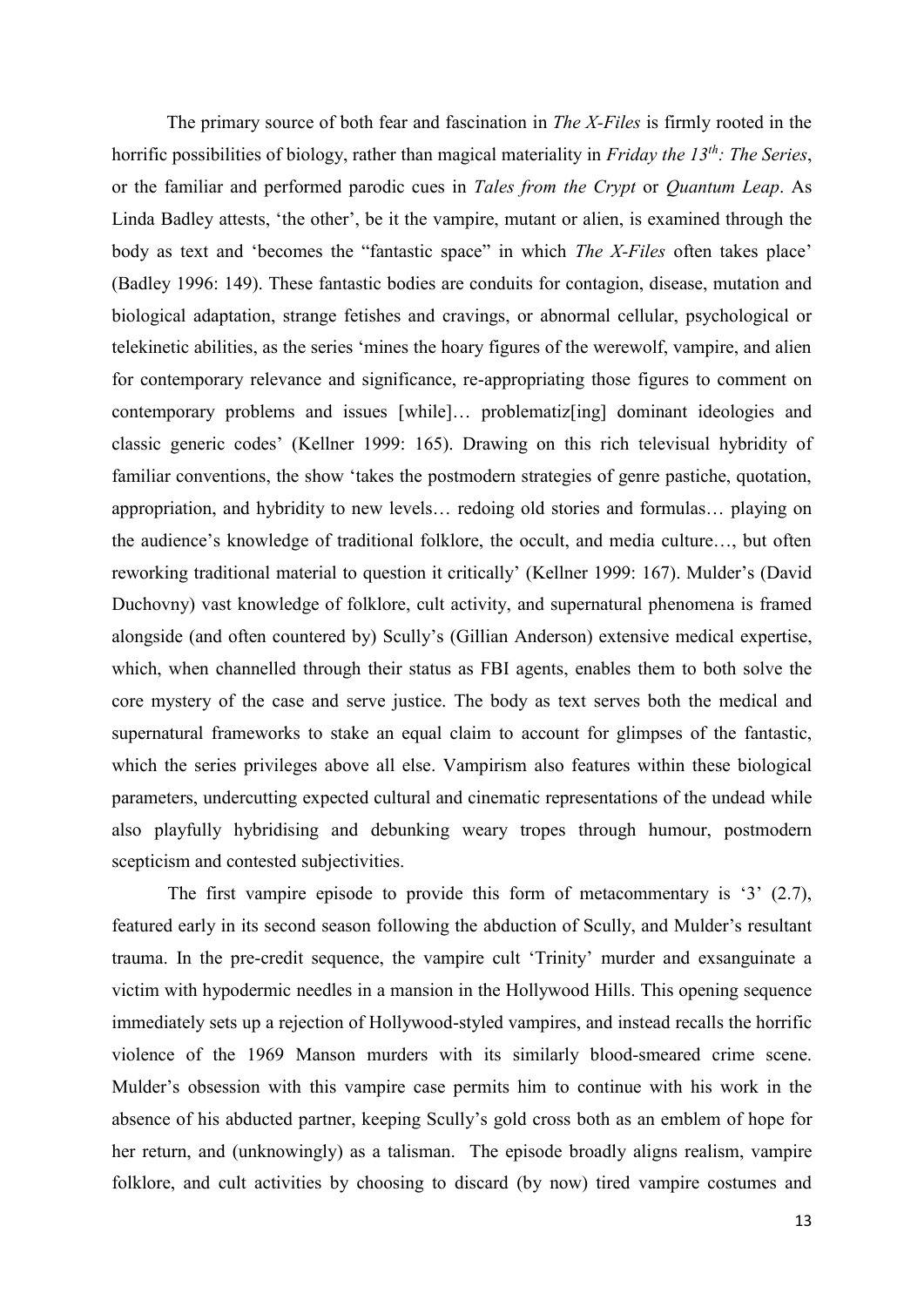accessories and instead favouring scenes more closely aligned with sexual fetish. It openly acknowledges contemporary AIDS-awareness and the dangers of drinking blood by having Mulder resolutely refuse an invitation to taste ex-cult member Kristen Kilar's (Perrey Reeves) blood during their first, sexually-charged, encounter at Club Tepes. Kilar is no killer (despite nominal suggestion) but rather a misguided survivor of domestic abuse, fleeing a cult from whom she now fears retribution because she no longer shares their abject philosophy. As the episode implies, accounts of 'real-life' vampires increased during the 1990s at the dawn of cyber-culture, including websites and chatrooms dedicated to alternative vampire lifestyles. For example, Anne Rice biographer Katherine Ramsland's vampire exposé *Piercing the Darkness: Undercover with Vampires in America Today* attests to the existence of numerous paraphilic blood-drinkers, and 'people who claim to live by a vampire code' (Ramsland 1998: X) in 1990s America. <sup>9</sup> Such disclosures fed into the prevalent panic of widespread cult-activity as found in coverage of the lengthy and controversial McMartin preschool trial;<sup>10</sup> the international media coverage of the fifty-one day siege by the ATF and FBI at the Branch Davidian compound in Waco, Texas in 1993; and the first West Memphis Three trial in 1994 during which the prosecution theorised numerous motives for the murders including cult membership, the practice of witchcraft, blood drinking, and Satanism. This same period also produced a wealth of talk-shows specials such as Geraldo Rivera's 1988 Satanic Cult investigation (and other 'occult' topics) and info-tainment shows such as *Unsolved Mysteries* (1987-2002). <sup>11</sup> These media spectacles and sensationalist programmes seized upon increased anxieties that the American homeland as a riven, unheimlich space, from which *The X- Files* thoroughly benefitted in the post-Cold War 1990s. The show made numerous references to tabloid anxieties, particularly in its second season which featured four separate episodes all highlighting or blaming cult activity for its various criminal and/or supernatural disruptions. Ascribing cult membership is convenient as a 'rational' panacea, as it also functions as an effective diversion or derisory response to belief in either supernatural or religious phenomena on the show.<sup>12</sup>

Where cult practises largely represent the dark heart of 1990s America in the series, vampirism is an isolating expression of disconnection from expected community norms. Most evident of all in '3', Mulder and Kristin are separately imprisoned by grief and emotional suffering. Wallowing in self-doubt, Mulder questions his own ability to endure and protect those to whom he feels closest; he drives on ceaselessly to uncover the truth about Scully's abduction, spiralling towards self-destruction. Kristen abandons her vampire cult as she believes it to be an empty promise of immortality, repeatedly attempting to extricate herself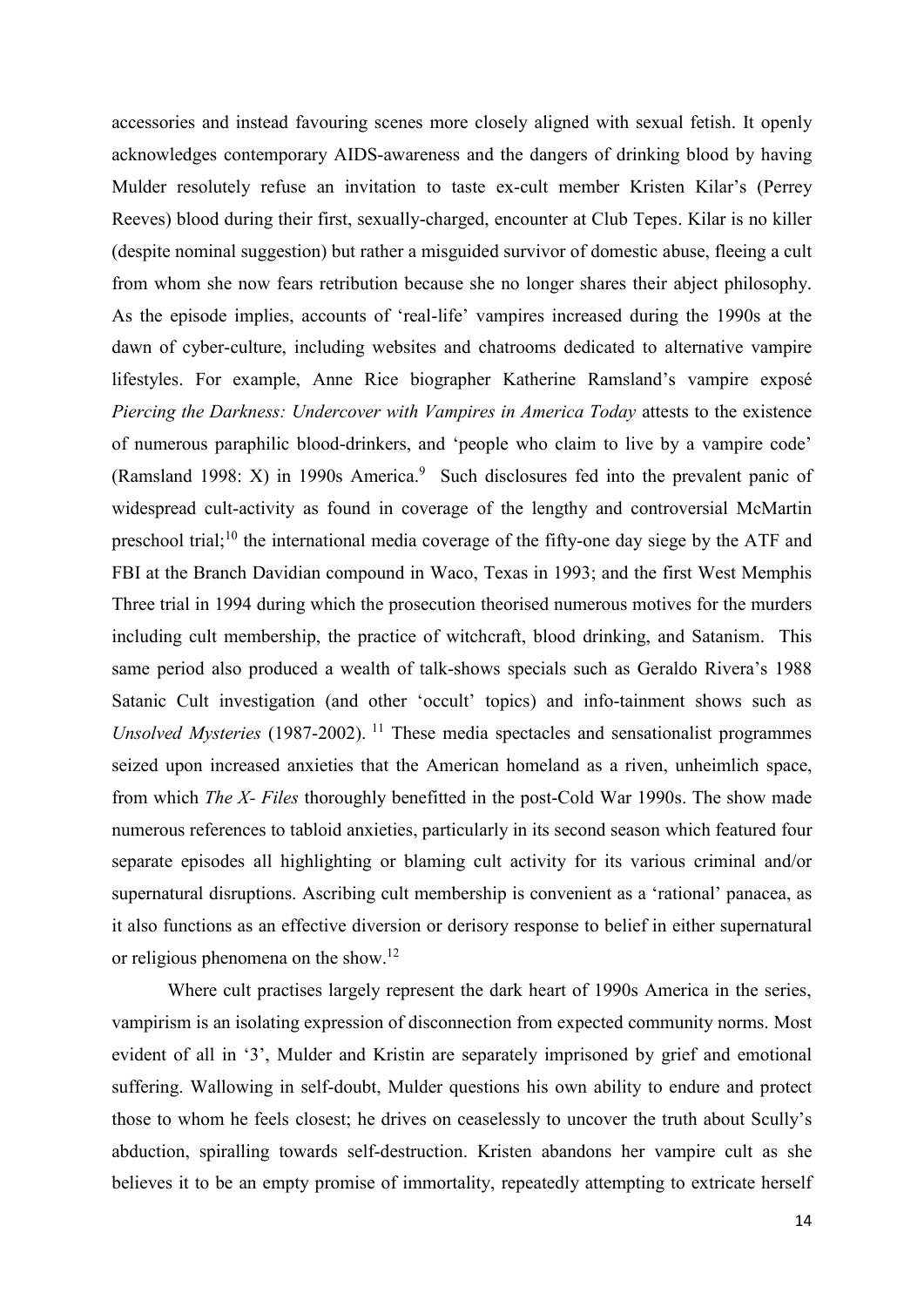from her abusive pursuant former partner who continues to practice violent 'blood-sports' (a play on drawing and drinking blood as a sexual fetish). Mulder, yet again unable to protect someone with whom he shares a (brief sexual) connection, loses Kristen as she sacrifices herself to immolate the cult. The episode cites vampire lore and culture, but is more invested in unmasking vampirism, stripping it back from its costumed heritage and romance, to reveal a gloomy depressive emptiness.

Contributing to the plurality of vampiric variation and mutation in the series, '2Shy' (3.6) offers a new type of vampire who sucks on human fat for sustenance rather than blood. Moreover, this 'fat-sucking vampire' as Scully sardonically terms him, is rather familiar to viewers as a condensed pastiche of both Buffalo Bill (Ted Levine) and Hannibal Lecter (Anthony Hopkins) from *The Silence of the Lambs* (Demme 1991). It has been noted by many critics including Kellner (2002: 214) that Scully, particularly in earlier seasons, has been explicitly framed and costumed to recall her FBI antecedent Clarice Starling (Jodie Foster), especially in this episode which liberally quotes Thomas Harris's fiction and Jonathan Demme's film. This episode's villain, Virgil Incanto (Timothy Carhart), possesses a 'fat melting kiss' which, extending Buffalo Bill's modus operandi of harvesting skins, strips these larger victims of their adipose tissue. As Badley cogently notes, '[Incanto's] kiss melts the normally too solid flesh of his victims and, in a perverse fulfilment of their heart's desire, pares them down to the bone. His specialty comments on a culture in which fat, like blood, is simultaneously fetishized and considered poison' (Badley 1996: 153). Vampiric diversity here is expressed through ingestion and digestion rather than the vampire bite, explicitly emphasised in the abject visibility of typically hidden bodily substances such bile, fat, blood, and viscous spittle left on the bodies of Incanto's victims.

Postmodern quotation is playful and reversed in '2Shy', as the episode explicitly cites many of Harris's themes and conventions. Harris's villains are all textually marked through the horrors of their scarred or imperfect skins – *The Silence of the Lambs*'s Buffalo Bill requires female skin to perform his metamorphosis into a 'woman'; *Red Dragon*'s Francis Dolarhyde possesses both a traumatic cleft palate scar and a remarkable tattoo; *Hannibal*'s Mason Verger peeled off his own face and fed it to his dogs in a drug-addled state – whereas Incanto's ingestion of human fat keeps his excessively shedding skin in check. For Harris, villainy is typically symbolically routed through the abject nature of the mouth – the horrors of eating, biting and mastication, digestion, and cannibalism are a trademark in his Lecter quadrilogy, with Lecter's own mouth as a focal point for both dangerous words and vampiric violence. This is explicitly reinforced in Demme's film when a police officer guarding Lecter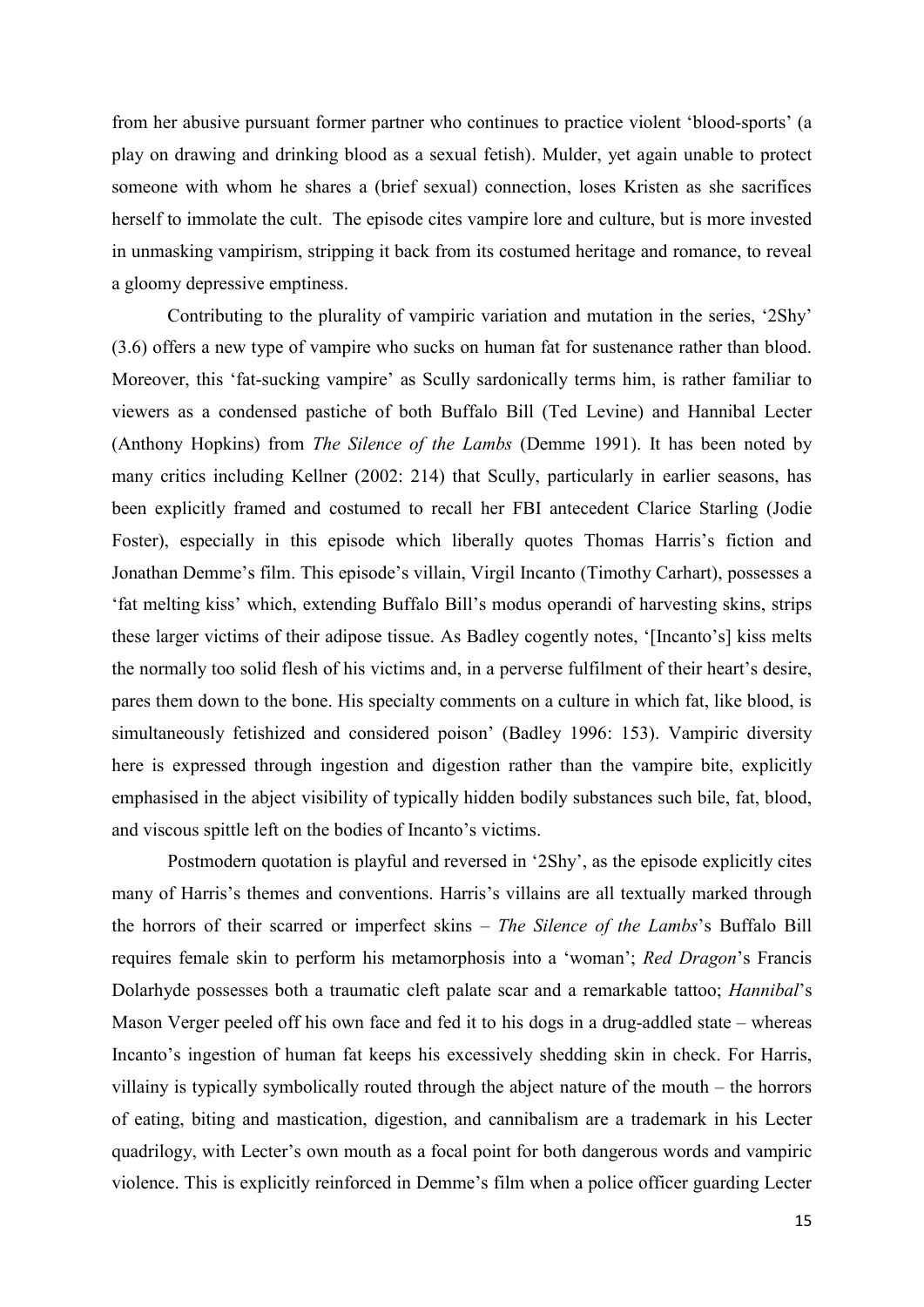asks Clarice about Lecter's quasi-supernatural status - 'Is it true what they're saying… He's some kind of vampire?' to which she thoughtfully replies, 'They don't have a name for what he is.' Incanto, like Lecter, is a composite of numerous horror tropes – he is a bricolage of age old fears (cannibalism), folklore (vampirism) and contemporaneous anxieties (the perceived prevalence of serial killing) - updated for a 90s audience by using internet chat rooms to ensnare new victims.

The difference between cannibalism and vampirism is blurred in *The X-Files* in the episode 'Our Town' (2.24), during which cannibalism results in preservation of youth, a trait more commonly associated with vampirism. Commenting on contemporary concerns about the contamination of the human food chain through abhorrent farming practices abolished in the 1990s, the episode emphasises the abject nature of food processing and animal feed sourced from and fed to the same species, resulting in devastating diseases such as variant Creutzfeldt-Jakob disease (vCJD) in humans. Inter-mixed with references to cult activity derived from a lost tribe in Papua New Guinea, which is subsequently brought to and practiced by the townsfolk in the American heartland, the episode is imbued with credible contemporary anxieties about food production and contamination rather than the cannibals and cult rituals featured. For the inhabitants of Dudley, Arkansas in 'Our Town', cannibalism and vampirism become cross-contaminated practices, wayward abject means of prolonging life.

Arguably the best known (and firm fan favourite) example of vampirism in *The X-Files* is 'Bad Blood' (5.12), known for its distinctly humorous reimagining of the vampire condition as a melting-pot of vampiric folklore, film citation, and parody, set in the Lone Star state of Texas. Mulder describes the X File case as 'a series of mysterious nocturnal exsanguinations' of six dead cows and a tourist from New Jersey, with evidence of two prominent puncture marks on the throats of both the bovine and human victims. By using the 'Rashomon Effect' to comically illustrate the postmodern inability to find 'truth' in subjective experiences, Mulder and Scully each recall their recent encounter with a group of small town vampires in Chaney, Texas, in preparation for their official report. Texas is a striking place to set this episode as it permits the series to wryly nod to *Dracula*'s infamous Texan Quincey Morris, and humorously comments on 'cowboy masculinity that was newworld in Quincey Morris [which has now] become old hat, appropriate for camp reappropriation' (Wakefield 2016: no pagination). With the 1993 Waco siege (and a wrongful death at the hands of the federal authorities) lurking in the background, the episode mocks small town vampirism and the outsider status of Texan culture right down to Mulder's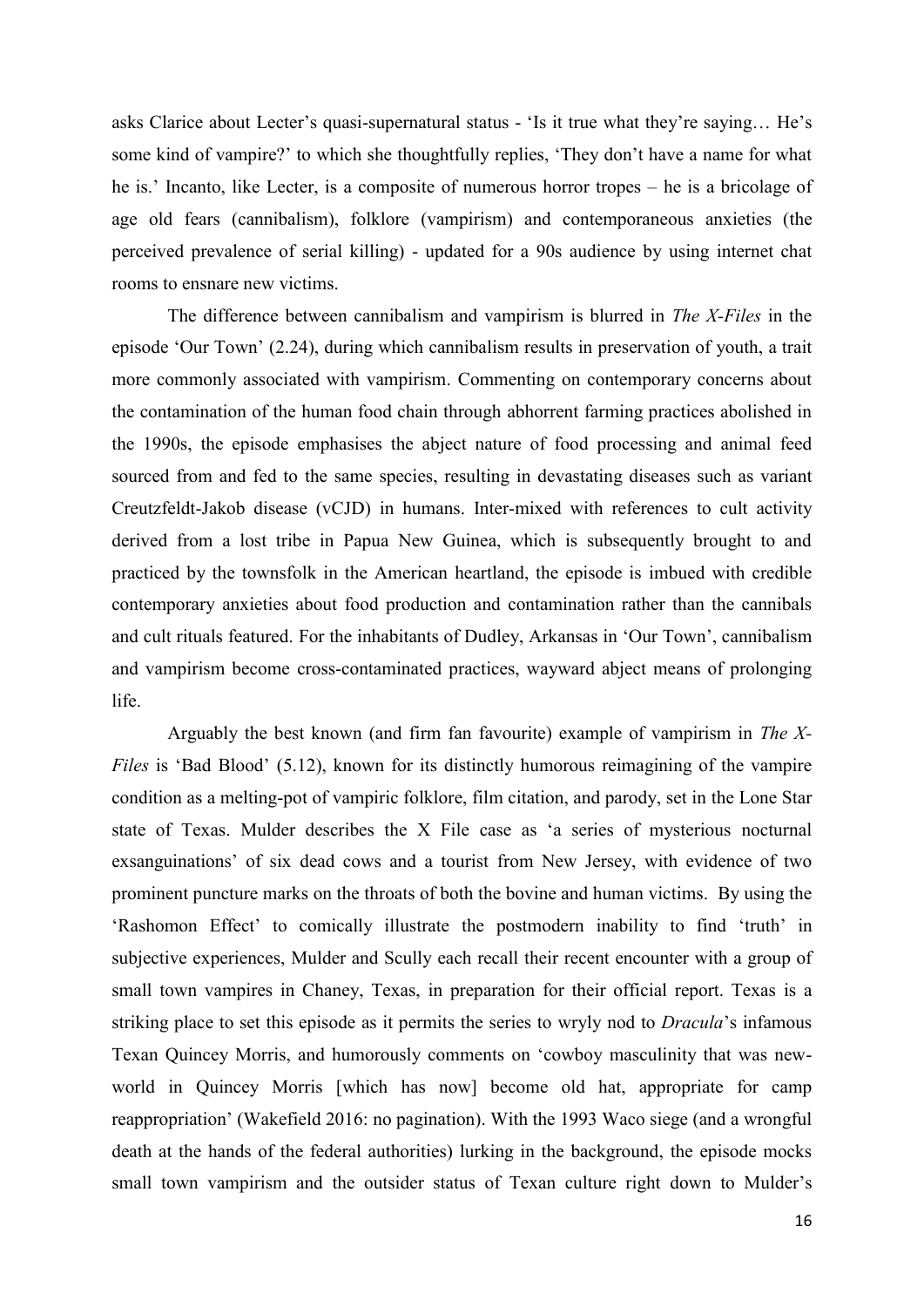jealousy-tinged description of Sheriff Hartwell's (Luke Wilson) speech impediment, buck teeth, and thick regional accent (Figure 3). In Mulder's version of events, indirectly referencing federal interference at Waco, Hartwell twice affirms his commitment to their investigation and to federal law enforcement to gain Mulder's trust: 'y'all work for the federal guv'mint and that's all I need to know. I mean, CIA, Secret Service – y'all run the show'. Keen to demonstrate his academic expertise on folkloric vampires, Mulder twice bewilders Sheriff Hartwell with a brief but exhaustive account of vampire history and practices, which, naturally, neatly sidesteps naming *Dracula* or any other fictional source (and later only briefly mentions Stoker in passing to Scully). Scully twice rejects Mulder's case of 'classic vampirism' (and Mulder's unflattering description of the handsome sheriff), favouring a profile of the perpetrator as 'someone who has watched too many Bela Lugosi movies' – a wannabe vampire obsessed with fiction and film. The Rashomon tale enables both Mulder and Scully's version of events to be simultaneously correct and inaccurate concerning vampirism, as murder suspect Ronnie Strickland (Patrick Renna) *is* a type of vampire, and a killer who happens to be heavily influenced by popular culture. Recalling *Dracula*'s own epistolary structure of fragmented narratives from multiple perspectives, the Rashomon structure celebrates postmodern metacommentary by simultaneously referencing vampire stereotypes and liberating the vampire from the constraints of Stoker's narrative template. Furthermore, by refusing to cite *Dracula* directly, episode writer Vince Gilligan diversifies contemporary vampires by debunking this classic template of vampirism. This is the core of Mulder's (ignored) argument – vampires have always been with us and continue (especially on this show) to evolve beyond familiar stereotypes.

From the offset, Chaney's vampire community outsmart audience expectations and invert TV vampire conventions. Led by Sheriff Hartwell as their exemplary figurehead, the vampire community collectively reject the performativity associated with screen vampires, with the exception of pizza-delivery boy and killer Ronnie Strickland. Ronnie inadvertently reveals the community's secret by wearing plastic fangs and drugging his human and bovine victims with knock-out drops. Enthralled by the vampires of the cinema screen rather than the actual vampire community in which he resides, Ronnie's behaviour is rejected by the vampire community because these are clichéd and performative aspirations, corresponding more with popular culture's isolated vampire than with shared community values. As Hartwell explains to Scully, '[Ronnie]'s just not who we are anymore. We pay taxes. We're good neighbours. Ronnie just can't seem to grasp the concept of 'low profile'… but though he may be a moron, he's one of our own'. This is what makes 'Bad Blood' such a witty and knowing special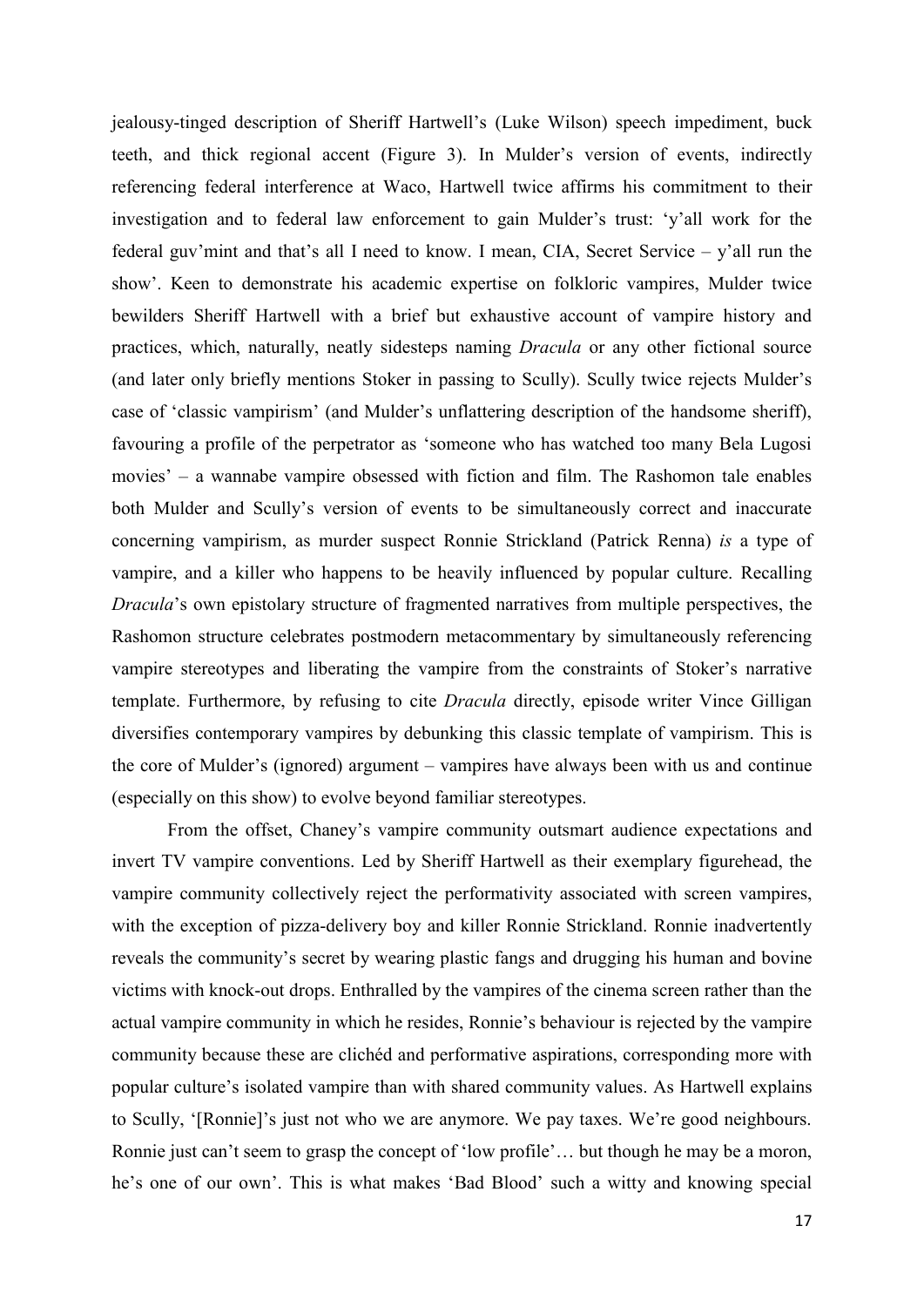vampire episode; keenly aware of the evolving nature of vampires within the zeitgeist of the late 1990s, Gilligan playfully reverses the trajectory of contemporary vampires through Ronnie Strickland's awe of classic vampirism and its ideals in popular culture. The episode contains recurring visual and prop references to teeth and fangs, the importance of which Mulder explicitly attributes to Stoker's lasting influence (Figure 4). According to Mulder, fangs and puncture marks not only suggest 'classic vampirism' but also, judging from his personal fixation with the Sheriff's dentition, endorse the class-based assumption that unusual teeth are indicative of low social status. In horror cinema, having bad teeth, or being 'orally deficient' (Clover 1993: 125) strongly implies belonging to an impoverished (or 'white trash') rural community. By wearing fake vampire fangs while attacking his victims, Ronnie immediately casts doubt on his own 'authenticity', his postmodern pretence masks his actual biological vampirism, which he feels is inadequate in comparison with his screen counterparts. Furthermore, when Ronnie's fake incisors are confiscated after he is staked by Mulder, he is reduced to 'gnaw[ing] on' the coroner in a pathetic attempt to feed. This is a playful contradiction in the episode as fangs are presented both to affirm 'classic vampirism' but also debunk it as a construct of Stoker's novel and popular film. Without pop culture's undead accoutrements, Ronnie Strickland is reduced to being merely a mediocre vampire.

According to Mulder's version of events, Cheney's two prominent vampires, Sherriff Hartwell and Ronnie Strickland, both possess the wrong type of teeth for their conquests; bearing buck teeth and fake fangs respectively, their dental features are at once too much and not enough of the right type of teeth to conform to traditional attractive, let alone 'classic vampire', expectations (Figure 5). Mulder's definition of classic vampirism is equally problematic as his exhaustive examples are too diffuse for purpose, while Scully's repeated invocation of 'Bela Lugosi movies' is equally problematic because it derives from fiction. 'Classic vampirism' is as contentious and unstable a label as any other bricolage presented in this episode. While Mulder may not be limited in his supernatural scope to one rigid set of undead stereotypes, his initially comical prejudice about the Sheriff's overbite and Chaney's RV park residents nonetheless hint at other popular horror prejudices concerning insular families and communities in classic rural horror films such as *The Texas Chain Saw Massacre* (Hooper, 1974), *The Hills Have Eyes* (Craven, 1977), and the nomadic vampires in *Near Dark* (Bigelow, 1987). In sum, it is in keeping with the encounter with the fantastic privileged in the show that both Scully and Mulder are proven correct in their contradictory analyses of vampirism; this shift in the 1990s, oscillating between folkloric 'legitimacy' and expected popular culture cliché, captures the necessity for vampires to morph beyond the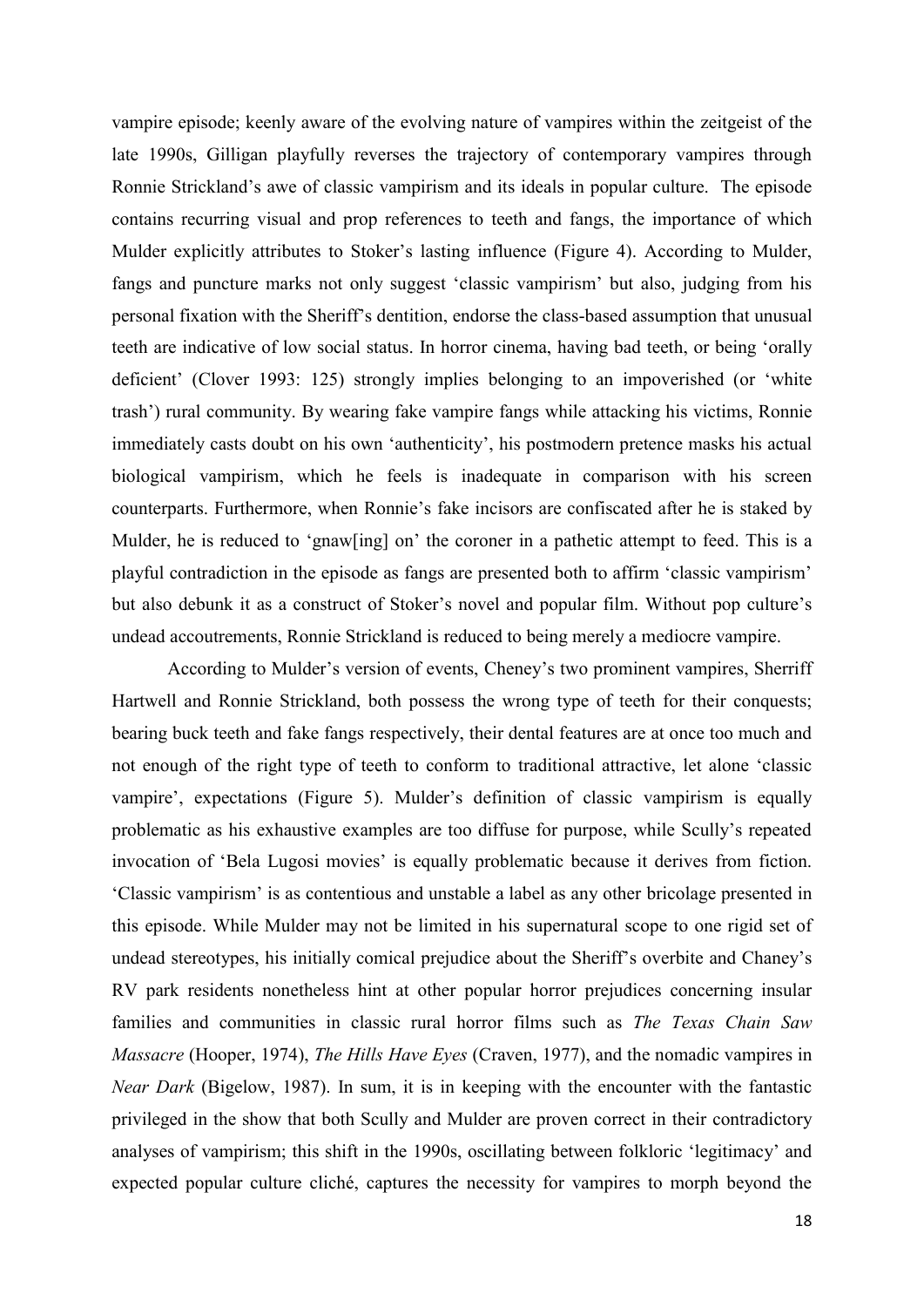Draculean template while acknowledging the weight of its cultural saturation. Simultaneously addressing TV clichés about vampires and backwater American spaces, 'Bad Blood' plays upon these expectations by confounding such city-dweller, FBI smugness; dismissed by the agents as almost beneath their remit in their contradictory assessments of the case, they are ultimately bested by the misunderstood vampiric townspeople, who vanish at its conclusion.

To conclude, *Friday the 13th: The Series, Tales from the Crypt, Quantum Leap,* and *The X-Files* offer differing representations of what vampirism in popular culture and popular television is expected to be, largely predetermined by the types of generic conventions of their respective shows. During the 1980s and early 1990s, many TV vampires are in thrall of, or indebted to, Stoker's Count; following the release of Coppola's epic version of *Dracula*, rather than replicate what Coppola declared as the 'authentic' screen version of the tale, TV vampires began to radically diversify away from the Count's century of influence, parodying the old master and paving the way for new metamorphoses. *Friday the 13th: The Series* is particularly rooted in the traditional gothics of lost treasures, magical antiques, Faustian pacts and mythical lore, and typically concludes each episode on a conservative bent of retrieval and containment, perfectly in tune with the conservative 1980s. By the 1990s, *The X-Files*'s overt postmodern style of resisting closure, of bending and playing with generic rules and formulas, permits an understanding that vampires (and other monsters) live and thrive amongst us; though many eventually escape the clutches of the FBI, the series fosters a worldview where vampires cease to be considered a serious threat, once they remain in check. In spite of occasional wish fulfilment or parody, 1990s TV vampires do not always have to conform to literary tropes or stereotypes - indeed, *Buffy the Vampire Slayer*'s (1997- 2003) heroine Buffy (Sarah Michelle Geller) begins the new millennium by (temporarily) killing off Dracula in 'Buffy vs. Dracula' (5. 1), proving that laying Dracula to rest (however temporary the outcome) has become a shared, if not necessary, deed to move beyond his shadow over the 20<sup>th</sup> century. The very notion of a visible vampire community has evolved in shows such as *True Blood* (2008-2014) – one cannot accuse Bon Temps' vampires of being low profile (nor do they need to be) after achieving legal status; this undead plurality onscreen is achieved by greater screen diversity, moving away from Draculean stereotypes while owing a great debt to Stoker's popular and literary heritage. As Alexandra Warwick notes, the 'rules' of vampirism and the overflow of gothic signifiers into other genres in recent years actively provides a plurality which facilitates vampire diversity: 'The rules are the game, how else does *Dracula* proceed, if not by the rules of how vampires are to be dealt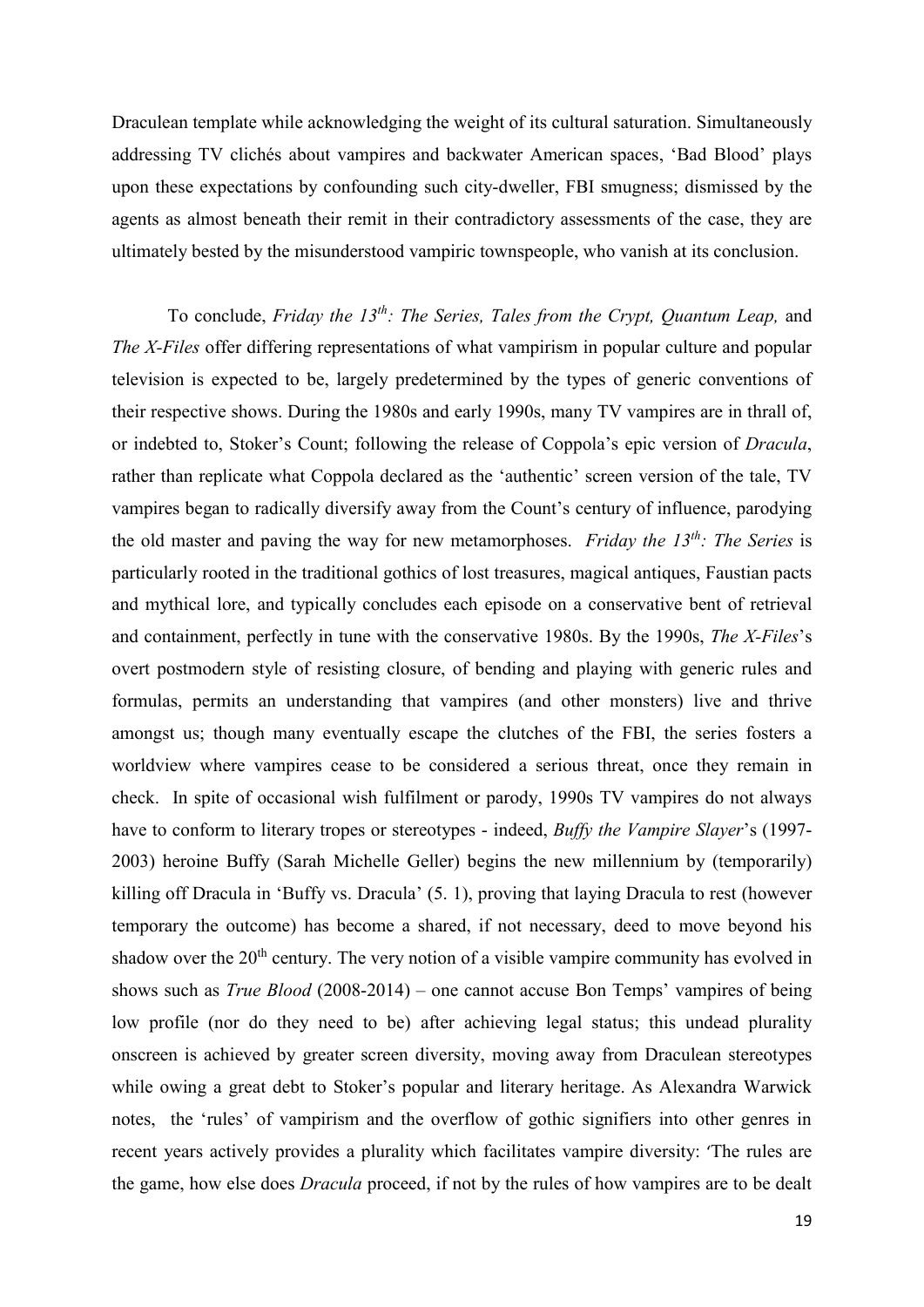with? What are later texts like *Interview with the Vampire* or *Blade* or *Buffy* concerned with if not the rules of vampirism and the negotiation of those rules, the exploration of the boundaries, not necessarily of subjectivity or gender or society, but of the rules themselves?' (Warwick 2007: 12) By their sheer diversity alone, from imitating to (re)burying *Dracula*, in this transformational period in vampire studies from the late 1980s to late 1990s, it is evident that vampires, whether featured as central or peripheral characters on TV, through to large blockbuster films, continue to play with, challenge, and occasionally discard the rulebook. These peripheral postmodern TV vampires are the overlooked yet quintessential gothic rulebreakers; at once indebted to and rebelling against Stoker's master vampire.

#### **REFERENCES**

Auerbach, Nina. (1995), *Our Vampires, Ourselves*, Chicago: University of Chicago Press.

Badley Linda. (1996), 'The Rebirth of the Clinic: The Body as Alien in The X-Files', in David Lavery, Angela Hague and Marla Cartright, (eds.), *Deny All Knowledge: Reading The X-Files*. London: Faber & Faber, pp. 148-67

Bigelow, Kathryn. (1987), *Near Dark*, USA: F/M productions.

*Buffy the Vampire Slayer.* WB, USA, 1997-2003.

Clover, Carol J., (1993), *Men, Women and Chainsaws: Gender in the Modern Horror Film*, New Jersey: Princeton University Press.

Craven, Wes. (1977), *The Hills Have Eyes*, USA: Blood Relations Co.

Demme, Jonathan. (1991), *The Silence of the Lambs*, USA: Orion Pictures.

*Friday the 13th: The Series.* Syndication/CBS, USA, 1987-1990.

Hiebert, Ted. (2012), *In Praise of Nonsense: Aesthetics, Uncertainty and Postmodern Identity*. Montreal: McGill-Queen's University Press.

Hooper, Tobe. (1974), *The Texas Chain Saw Massacre*, USA: Vortex.

Hutcheon, Linda. (1988), *A Poetics of Postmodernism: History, Theory, Fiction*. New York: Routledge.

Jameson, Fredric. (1985), 'Postmodernism and consumer society', in Hal Foster, (ed.), *Postmodern Culture*, London: Pluto Press, pp.111-25.

Jameson, Fredric. (1991), *Postmodernism, or, The Cultural Logic of Late Capitalism*. London: Verso.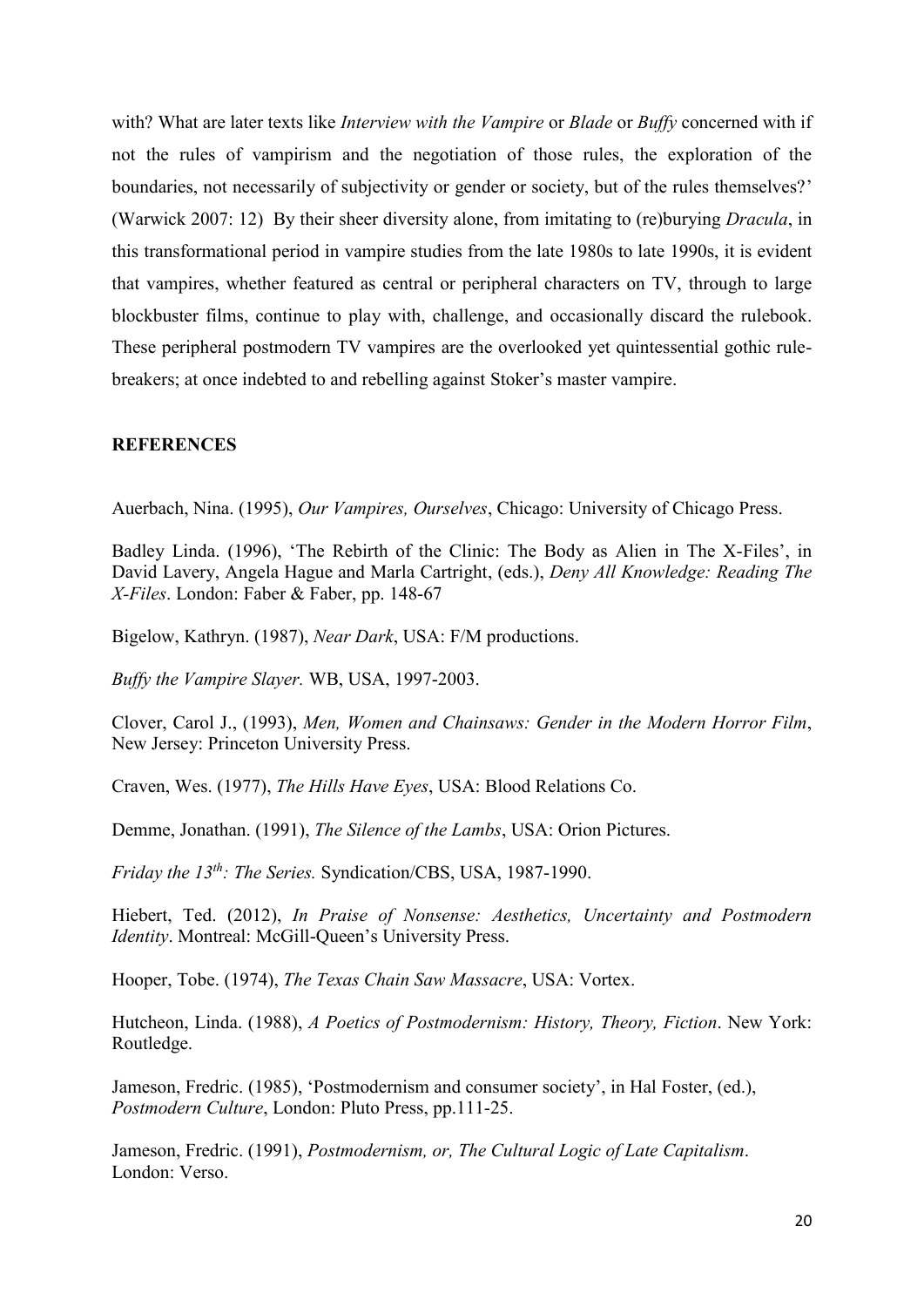Jowett, Lorna. and Abbott, Stacey. (2013), *TV Horror: Investigating the dark side of the small screen*, London: I.B. Tauris.

Kellner, Douglas. (1999), 'The X-Files and the aesthetics and politics of postmodern pop', *The Journal of aesthetics and art criticism*, 57:2, pp.161-175.

Kellner, Douglas. (2004), 'The X- Files and Conspiracy - A Diagnostic Critique', in Peter Knight, (ed.), *Conspiracy Nation: The Politics of Paranoia in Postwar America*, New York: NYU Press. pp. 205-32.

Muir, John Kenneth. (2008), *Terror Television: American Series 1970-1999*, Jefferson, NC: **McFarland** 

*Quantum Leap*. NBC, USA, 1989-1993.

Ramsland, Katherine. (1998), *Piercing the Darkness: Undercover with Vampires in America Today*, New York: HarperCollins.

Rice, Anne. (1992), *The Tale of the Body Thief*, New York: Knopf.

\_\_\_\_. (1988), *The Queen of the Damned*, New York: Knopf.

\_\_\_\_. (1985), *The Vampire Lestat*, New York: Knopf.

*Tales from the Crypt.* HBO, USA, 1989-1996.

*True Blood*. HBO, USA, 2008-2014

Wakefield, Sarah. R., (2016), 'Vamps and Camp: Sci-Fi Television Mocks the Monstrous Texan', *Slayage: The Journal of Whedon Studies*, [Online] 14:1, winter 2016. [no pagination], [www.whedonstudies.tv/uploads/2/6/2/8/26288593/wakefield\\_slayage\\_14.1.pdf](http://www.whedonstudies.tv/uploads/2/6/2/8/26288593/wakefield_slayage_14.1.pdf) Accessed: 31 July 2016.

Warwick, Alexandra. (2007), 'Feeling Gothicky?' *Gothic Studies*, 9:1, May 2007, pp. 5-15

Wheatley, Helen. (2006), *Gothic Television*, Manchester: Manchester University Press.

*X-Files, The.* Fox, USA, 1993-2002; 2016 -.

# **CONTRIBUTOR DETAILS**

**Sorcha Ní Fhlainn** is Senior Lecturer in Film Studies and American Studies and a founding member of the Manchester Centre for Gothic Studies at Manchester Metropolitan University. She is Reviews Editor for *Gothic Studies*, the journal of the International Gothic Association. She has published widely in gothic and horror studies, popular culture and film studies.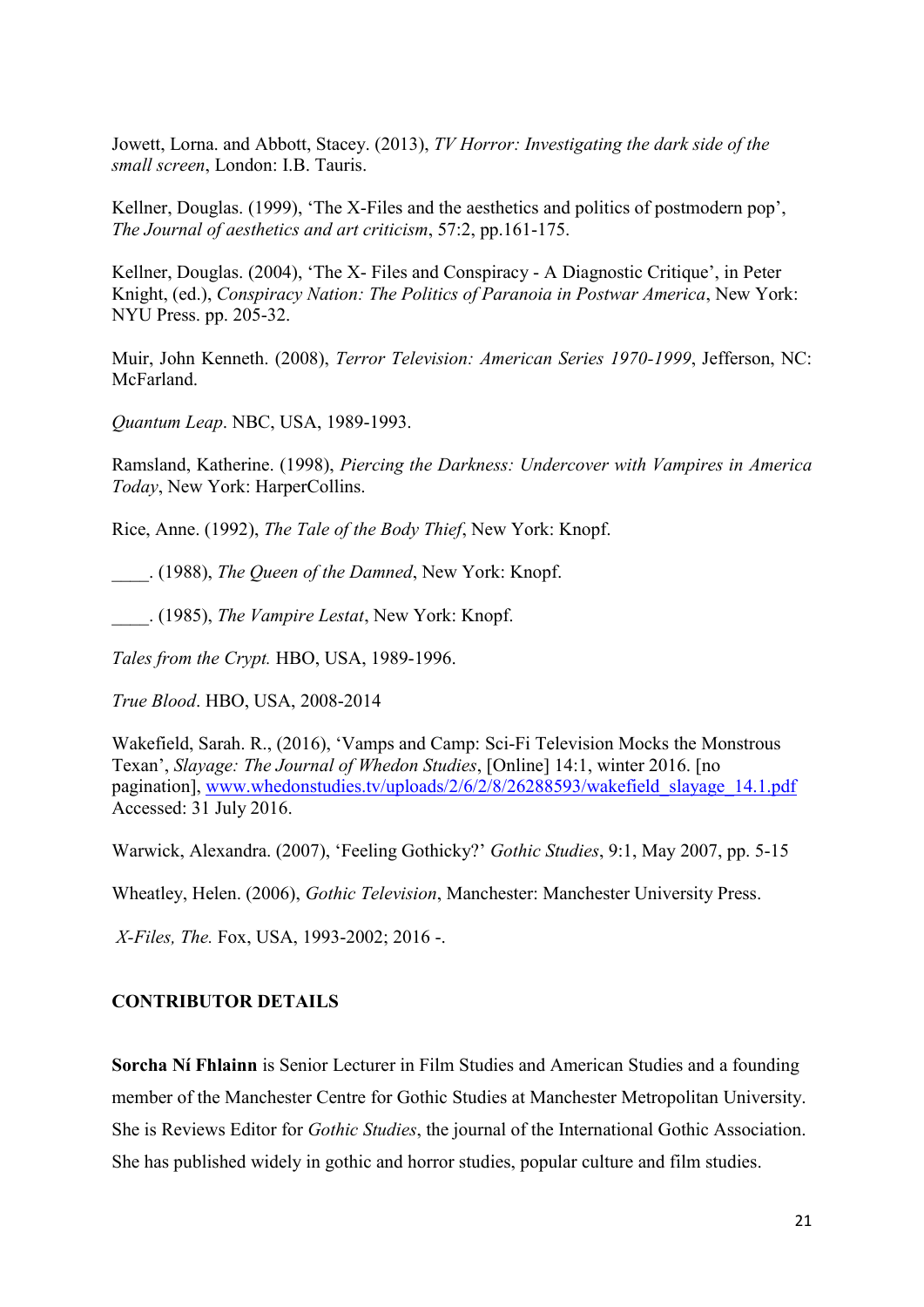Recent and upcoming titles include *Clive Barker: Dark Imaginer* (Manchester University Press, 2017) and *Postmodern Vampires: Film, Fiction, and Popular Culture* (Palgrave, 2018).

Contact: Manchester Metropolitan University, Department of English, 70 Oxford Street, Room 2.04, Manchester, M1 5NH, UK.

Email: s.ni-fhlainn@mmu.ac.uk

### **Notes**

**.** 

<sup>1</sup> For more on this, see Lorna Jowett and Stacey Abbott. (2013)*. TV Horror: Investigating the dark side of the small screen.* London: I.B. Tauris*.* 

<sup>2</sup> Both the brief revival of *Dark Shadows* in 1991 and *Forever Knight* (1992-1996) failed to gain any sustained cultural traction. *Kindred: The Embraced* (loosely based on a vampire role-playing game *Vampire: The Masquerade*) also aired for one eight-episode season in 1996 before being cancelled by the Fox network.

<sup>3</sup> For more on this see, 'A Nightmare on Elm Street, Sequels Galore and the Decline of the Slasher Film' in Adam Rockoff. (2002), *Going to Pieces: The Rise and Fall of the Slasher Film*. Jefferson: McFarland. pp. 151-78

<sup>4</sup> For much more on this see, Joseph Crawford. (2014), *Twilight of the Gothic?: Vampire fiction and the Rise of Paranormal Romance, 1991-2012*. Cardiff: University of Wales Press.

<sup>5</sup> This exclusionary tone is still evident in Rice's later instalments of the Vampire Chronicles as late as *Prince Lestat* (2014), in which she dismisses young and beautiful vampire fledglings that have sprung up in a vampire population boom across the globe as irritants who neither understand nor appreciate undeath.

<sup>6</sup> For more on this see, Sorcha Ní Fhlainn. (2014), 'Old Things, Fine Things: Of Vampires, Antiques and Timelessness.' *Vampires: Myths of the Past and Future*. Simon Bacon, Katarzyna Malgorzata (eds). London: Peter Lang. pp. 183-210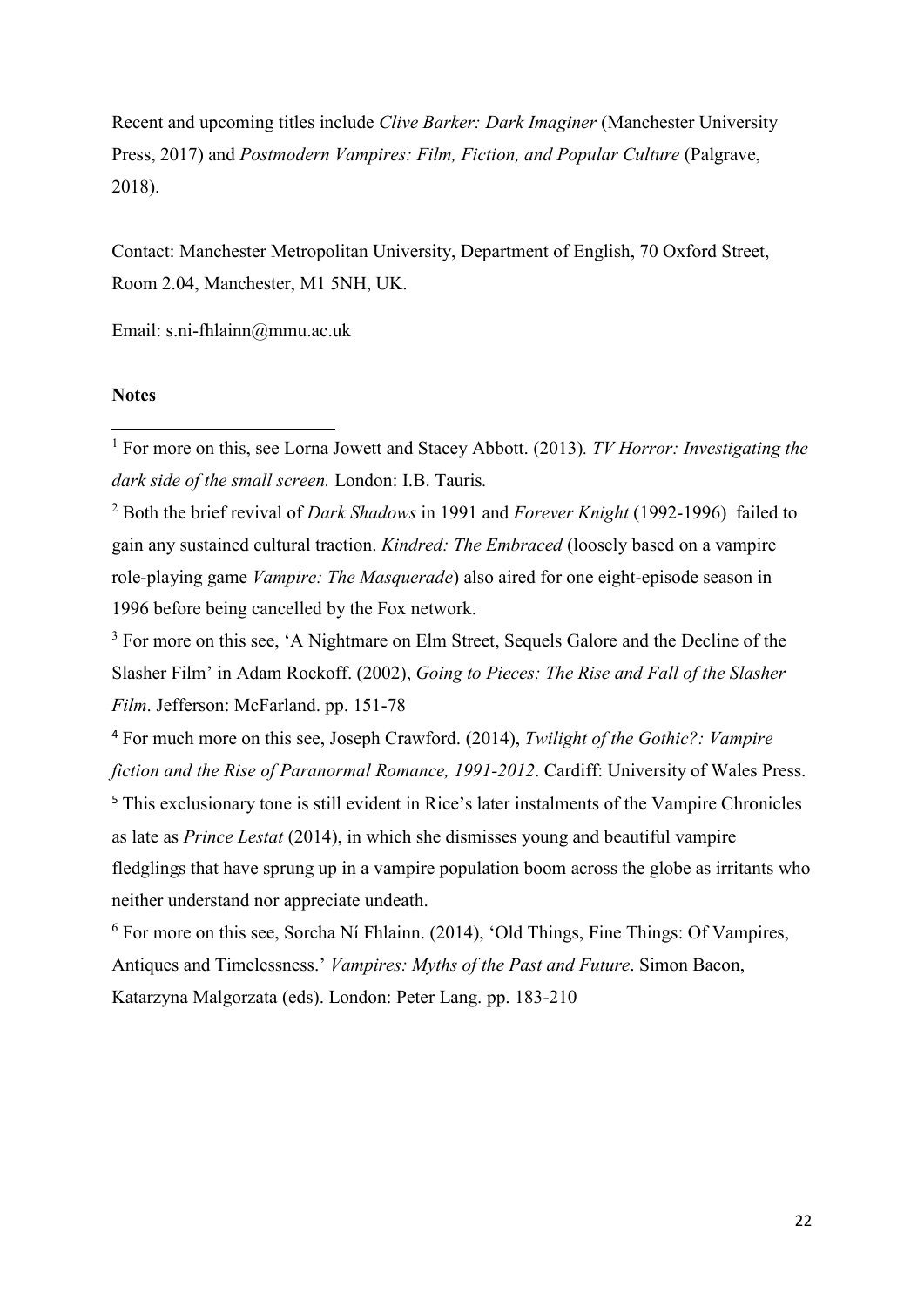**<sup>7</sup>** The episode is filled with numerous and inconsistent citations, including using familiar gothic spaces such as Jack the Ripper's foggy and cobblestoned London streets, and featuring *Dracula*'s own author Bram Stoker as a tragic character, all to conceal cracks in the narrative. In the episode, the cape is supposed to make its wearer irresistible rather than vampirise them, it renders the transformation visually awkward and confusing. As the symbolism of the cape is more indebted to Bela Lugosi's own costuming as Dracula, it can be read as a substitute for entering into layers of vampiric myth in the episode.

1

<sup>8</sup> For more on this, see Stacey Abbott. 'High Concept Thrills and Chills: The Horror Blockbuster.' Ian Conrich (ed.). *Horror Zone: The Cultural Experience of Contemporary Horror Cinema*. London: I.B. Tauris. pp. 27-44; Sorcha Ní Fhlainn. (2010) '"His Eyes Blazed Redly": Skinning, Satanism and Mephistophelian Romance – Hannibal Lecter and Bram Stoker's Dracula (1992)' *Our Monstrous (S)kin: Blurring the Boundaries Between Monsters and Humanity*. Sorcha Ní Fhlainn (ed.) Oxford: The Inter-Disciplinary Press. pp. 89-111

<sup>9</sup> Ramsland traces the disappearance of journalist Susan Walsh who was investigating vampire activity in Manhattan in 1996. It is highly unlikely that Walsh disappeared due to her investigative work on vampire lifestylers as her article was not published in *The Village Voice* because it was deemed overly sympathetic and lacking in objectivity. Walsh had previously worked as a stripper and revealed in documentary interviews that she had firsthand experience of stalking. The police have not solved her disappearance and the case remains open.

 $10$  The McMartin preschool case dates from  $1983 - 1990$ . The accusations of satanic child abuse were made in 1983; the pre-trial investigation lasted from 1984-1987, and the trial was conducted from 1987-1990. No convictions were made and the trial was dropped in 1990. However, this case, coupled with the cultural emphasis on real serial killer cases (Bundy, Gacy, Ramirez et al) during the 1980s, heightened paranoia and moral panic in the maelstrom of aggressive and sensationalist media coverage.

<sup>11</sup> Geraldo Rivera famously made a prime time TV special in 1988 on the rise of Satanic Cults in America, which, while clearly ridiculous and overblown for its target audience, paralleled the McMartin preschool trial. However, such repeated invocations of devil worship as the root and cause of evil in 1980s America ties quite neatly into the reaffirmation of 'Family Values' as promoted by Jerry Falwell's Moral Majority group and their support of President Reagan. Reagan's political relationship with the evangelical right provided a